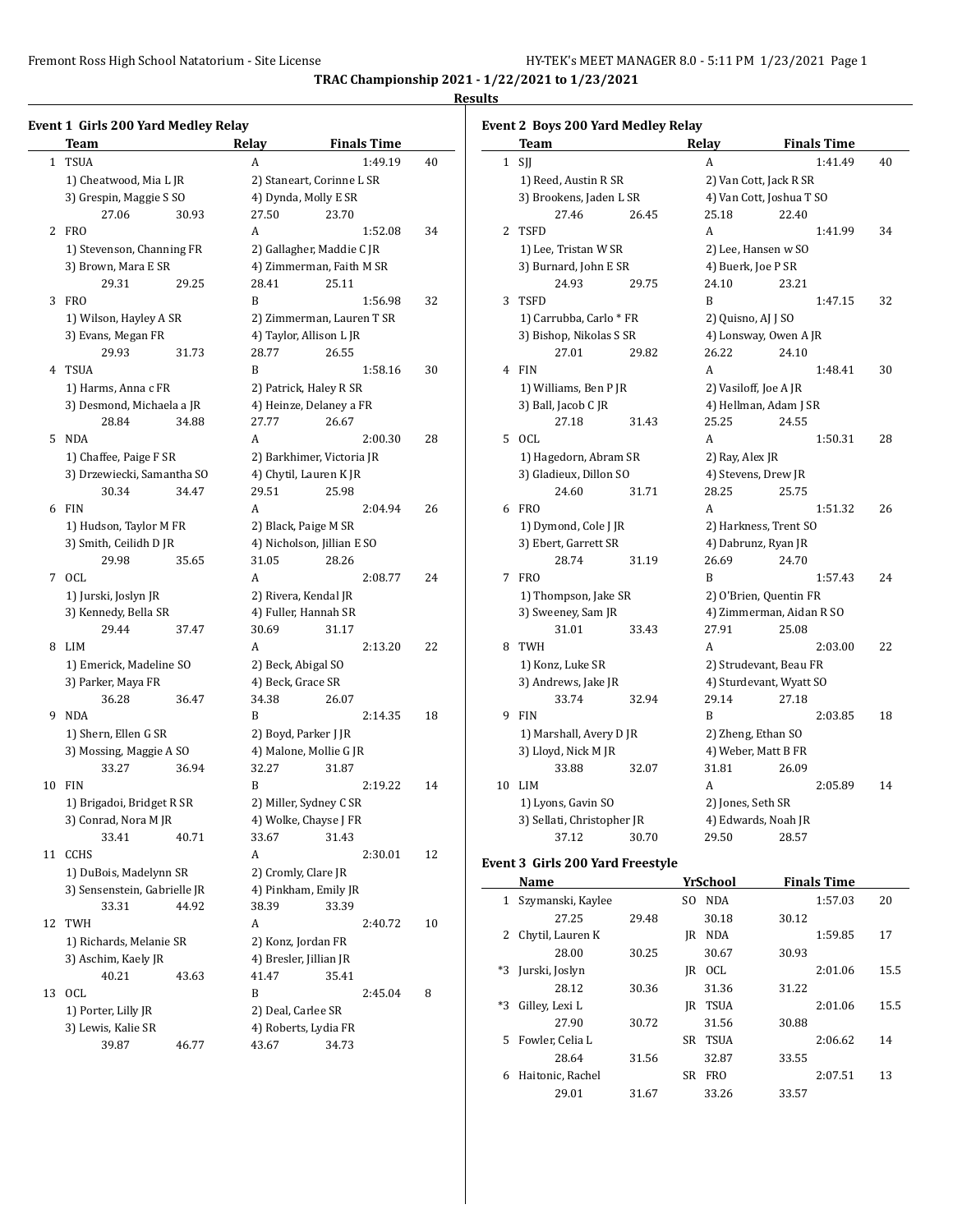**TRAC Championship 2021 - 1/22/2021 to 1/23/2021**

|    |                    |       |                 |       | (Event 3 Girls 200 Yard Freestyle)             |   |
|----|--------------------|-------|-----------------|-------|------------------------------------------------|---|
|    | <b>Finals Time</b> |       | <b>YrSchool</b> |       | Name                                           |   |
| 12 | 2:08.09            |       | SR TSUA         |       | 7 Heinze, Caitlin R                            |   |
|    |                    | 33.51 | 33.39           | 32.44 | 28.75                                          |   |
| 11 | 2:09.49            |       | IR FRO          |       | Taylor, Allison L                              | 8 |
|    |                    | 33.87 | 34.40           | 32.26 | 28.96                                          |   |
| 9  | 2:10.70            |       | FR FIN          |       | 9 Weissling, Ava N                             |   |
|    |                    | 33.44 | 34.29           | 32.92 | 30.05                                          |   |
| 7  | 2:13.77            |       | SO TSUA         |       | 10 Paskiet, Sophie e                           |   |
|    |                    | 34.44 | 35.52           | 34.01 | 29.80                                          |   |
| 6  | 2:16.48            |       | JR NDA          |       | 11 Boyd, Parker J                              |   |
|    |                    | 34.90 | 35.32           | 34.42 | 31.84                                          |   |
| 5  | 2:19.00            |       | SO FRO          |       | 12 Moreno, Kalli                               |   |
|    |                    | 37.65 | 36.94           | 34.38 | 30.03                                          |   |
| 4  | 2:21.12            |       | SR CCHS         |       | 13 DuBois, Madelynn                            |   |
|    |                    | 37.55 | 36.71           | 35.01 | 31.85                                          |   |
| 3  | 2:28.24            |       | JR NDA          |       | 14 Carnes, Regan                               |   |
|    |                    | 36.15 | 39.25           | 38.24 | 34.60                                          |   |
| 2  | 2:34.82            |       | SO OCL          |       | 15 Casey, Bekah                                |   |
|    |                    | 40.51 | 40.34           | 38.90 | 35.07                                          |   |
|    |                    |       |                 |       |                                                |   |
| 1  | 2:41.36            |       | FR FIN          |       | 16 Ball, Sophie G                              |   |
|    |                    | 41.96 | 42.95           | 41.04 | 35.41                                          |   |
|    | 2:42.63            |       | FR FIN          |       | 17 Wolke, Chayse J                             |   |
|    |                    | 42.56 | 43.24           | 41.48 | 35.35                                          |   |
|    | 2:44.28            |       | JR OCL          |       | 18 Horsley, Carmen                             |   |
|    |                    | 42.99 | 44.22           | 41.71 | 35.36                                          |   |
|    | 2:45.43            |       | SR LIM          |       | 19 Nuckles, Meghan                             |   |
|    |                    | 42.71 | 44.11           | 42.18 | 36.43                                          |   |
|    | 2:49.98            |       | JR LIM          |       | 20 Lawrence, Cheyanna                          |   |
|    |                    | 44.58 | 45.81           | 42.23 | 37.36                                          |   |
|    | 3:18.21            |       | SR FIN          |       | 21 Henthorne, Abby L                           |   |
|    |                    | 52.42 | 54.30           | 49.83 | 41.66                                          |   |
|    |                    |       |                 |       |                                                |   |
|    | <b>Finals Time</b> |       | <b>YrSchool</b> |       | <b>Event 4 Boys 200 Yard Freestyle</b><br>Name |   |
| 20 | 1:43.33            |       | SR FRO          |       | 1 Colston, Conner J                            |   |
|    |                    |       | 26.59           |       |                                                |   |
|    |                    |       |                 | 26.59 | 24.21                                          |   |
|    |                    | 25.94 |                 |       |                                                |   |
| 17 | 1:43.38            |       | SR TSFD         |       | 2 Wilson, Spencer A                            |   |
|    |                    | 26.46 | 26.83           | 26.14 | 23.95                                          |   |
| 16 | 1:49.62            |       | JR TSFD         |       | 3 Vitaniemi, Patrick D                         |   |
|    |                    | 27.82 | 28.55           | 27.89 | 25.36                                          |   |
| 15 | 1:50.23            |       | JR FIN          |       | 4 Williams, Ben P                              |   |
|    |                    | 27.98 | 28.74           | 28.10 | 25.41                                          |   |
| 14 | 1:54.88            |       | FR TSFD         |       | 5 Namay, George L                              |   |
|    |                    | 30.34 | 29.42           | 29.06 | 26.06                                          |   |
| 13 | 1:55.81            |       | SR TSFD         |       | 6 Lathrop, Sam A                               |   |
|    |                    | 30.07 | 30.03           | 29.13 | 26.58                                          |   |
| 12 | 1:57.67            |       | JR FRO          |       | 7 Dabrunz, Ryan                                |   |
|    |                    | 30.55 |                 | 29.72 | 26.68                                          |   |
|    |                    |       | 30.72           |       |                                                |   |
| 11 | 1:57.86            |       | SR SJJ          |       | 8 Reed, Austin R                               |   |
|    |                    | 29.23 | 30.54           | 30.23 | 27.86                                          |   |
| 9  | 1:58.21            |       | JR OCL          |       | Ray, Alex                                      | 9 |
|    |                    | 31.36 | 30.88           | 29.54 | 26.43                                          |   |
| 7  | 1:58.22            |       | SO FRO          |       | 10 Zimmerman, Aidan R                          |   |
|    |                    | 31.37 | 31.05           | 29.35 | 26.45                                          |   |
| 6  | 1:59.98            | 30.69 | JR FIN<br>31.35 | 30.52 | 11 Horstman, Tyler A<br>27.42                  |   |

| шь           |                              |       |                           |       |                               |                |
|--------------|------------------------------|-------|---------------------------|-------|-------------------------------|----------------|
| 12           | Kovacs, Cole                 |       | SR SJJ                    |       | 2:00.28                       | 5              |
|              | 27.64                        | 30.27 | 31.27                     | 31.10 |                               |                |
| 13           | Hellman, Adam J              |       | SR FIN                    |       | 2:05.60                       | 4              |
|              | 28.41                        | 31.57 | 33.10                     | 32.52 |                               |                |
|              | 14 Haitonic, Eliot           |       | FR FRO                    |       | 2:05.78                       | 3              |
|              | 27.96                        | 31.82 | 33.78                     | 32.22 |                               |                |
|              | 15 Weber, Matt B             |       | FR FIN                    |       | 2:09.12                       | 2              |
|              | 29.59                        | 32.62 | 33.74                     | 33.17 |                               |                |
|              | 16 Aziz, Steven              |       | FR OCL                    |       | 2:26.44                       | $\mathbf{1}$   |
|              | 30.32                        | 37.42 | 39.21                     | 39.49 |                               |                |
|              | Event 5 Girls 200 Yard IM    |       |                           |       |                               |                |
|              |                              |       |                           |       |                               |                |
|              | Name<br>1 Chaffee, Paige F   |       | <b>YrSchool</b><br>SR NDA |       | <b>Finals Time</b><br>2:16.47 | 20             |
|              | 29.78                        |       | 38.49                     |       |                               |                |
|              | 2 Brown, Mara E              | 35.14 | SR FRO                    | 33.06 |                               | 17             |
|              | 29.58                        |       |                           |       | 2:20.77                       |                |
|              |                              | 36.37 | 41.45                     | 33.37 |                               |                |
|              | 3 Desmond, Michaela a        |       | JR TSUA                   |       | 2:21.67                       | 16             |
|              | 29.39<br>4 Atherine, Eliza s | 35.83 | 43.56                     | 32.89 | 2:22.17                       |                |
|              | 30.98                        |       | FR TSUA                   |       |                               | 15             |
|              |                              | 38.23 | 42.05                     | 30.91 |                               |                |
| 5            | Grespin, Maggie S            |       | SO TSUA                   |       | 2:23.88                       | 14             |
|              | 29.46                        | 38.09 | 42.67                     | 33.66 |                               |                |
| 6            | Evans, Megan                 |       | FR FRO                    |       | 2:25.17                       | 13             |
|              | 30.54                        | 36.95 | 42.74                     | 34.94 |                               |                |
| 7            | Patrick, Haley R             |       | SR TSUA                   |       | 2:29.24                       | 12             |
|              | 33.81                        | 38.50 | 41.84                     | 35.09 |                               |                |
|              | 8 Barkhimer, Victoria        |       | JR NDA                    |       | 2:31.07                       | 11             |
|              | 33.16                        | 38.38 | 43.99                     | 35.54 |                               |                |
| 9            | Black, Paige M               |       | SR FIN                    |       | 2:36.97                       | 9              |
|              | 33.13                        | 40.66 | 45.10                     | 38.08 |                               |                |
| 10           | Smith, Ceilidh D             |       | JR FIN                    |       | 2:42.61                       | 7              |
|              | 34.24                        | 41.83 | 47.22                     | 39.32 |                               |                |
| 11           | Miller, Sydney C             |       | SR FIN                    |       | 3:01.61                       | 6              |
|              | 41.50                        | 49.61 | 49.53                     | 40.97 |                               |                |
| 12           | Konz, Jordan                 |       | FR TWH                    |       | 3:03.61                       | 5              |
|              | 39.36                        | 46.41 | 56.78                     | 41.06 |                               |                |
|              | 13 Conrad, Nora M            |       | JR FIN                    |       | 3:14.10                       | $\overline{4}$ |
|              | 40.07                        | 50.61 | 1:01.28                   | 42.14 |                               |                |
|              | Event 6 Boys 200 Yard IM     |       |                           |       |                               |                |
|              | Name                         |       | <u>YrSchool</u>           |       | <b>Finals Time</b>            |                |
| $\mathbf{1}$ | Burnard, John E              |       | SR TSFD                   |       | 2:01.61                       | 20             |
|              | 25.98                        | 31.38 | 36.56                     | 27.69 |                               |                |
|              | 2 Stevenson, Case J          |       | SR FRO                    |       | 2:05.31                       | 17             |
|              | 25.67                        | 32.18 | 36.57                     | 30.89 |                               |                |
| 3            | Brookens, Jaden L            |       | SR SJJ                    |       | 2:06.56                       | 16             |
|              | 27.06                        | 33.92 | 36.72                     | 28.86 |                               |                |
| 4            | Laws, Zane N                 |       | SR FIN                    |       | 2:08.04                       | 15             |
|              | 27.30                        | 32.83 | 38.70                     | 29.21 |                               |                |
| 5            | Lee, Hansen w                |       | SO TSFD                   |       | 2:10.52                       | 14             |
|              | 27.59                        | 32.59 | 37.06                     | 33.28 |                               |                |
| 6            | Cope, Ethan E                |       | FR TSFD                   |       | 2:11.34                       | 13             |
|              | 28.51                        | 33.16 | 39.11                     | 30.56 |                               |                |
| 7            | Weisenauer, Logan J          |       | SO FRO                    |       | 2:12.35                       | 12             |
|              | 26.94                        | 33.88 | 40.66                     | 30.87 |                               |                |
| 8            | Ball, Jacob C                |       | JR FIN                    |       | 2:14.17                       | 11             |
|              | 26.67                        | 35.47 | 41.60                     | 30.43 |                               |                |
|              |                              |       |                           |       |                               |                |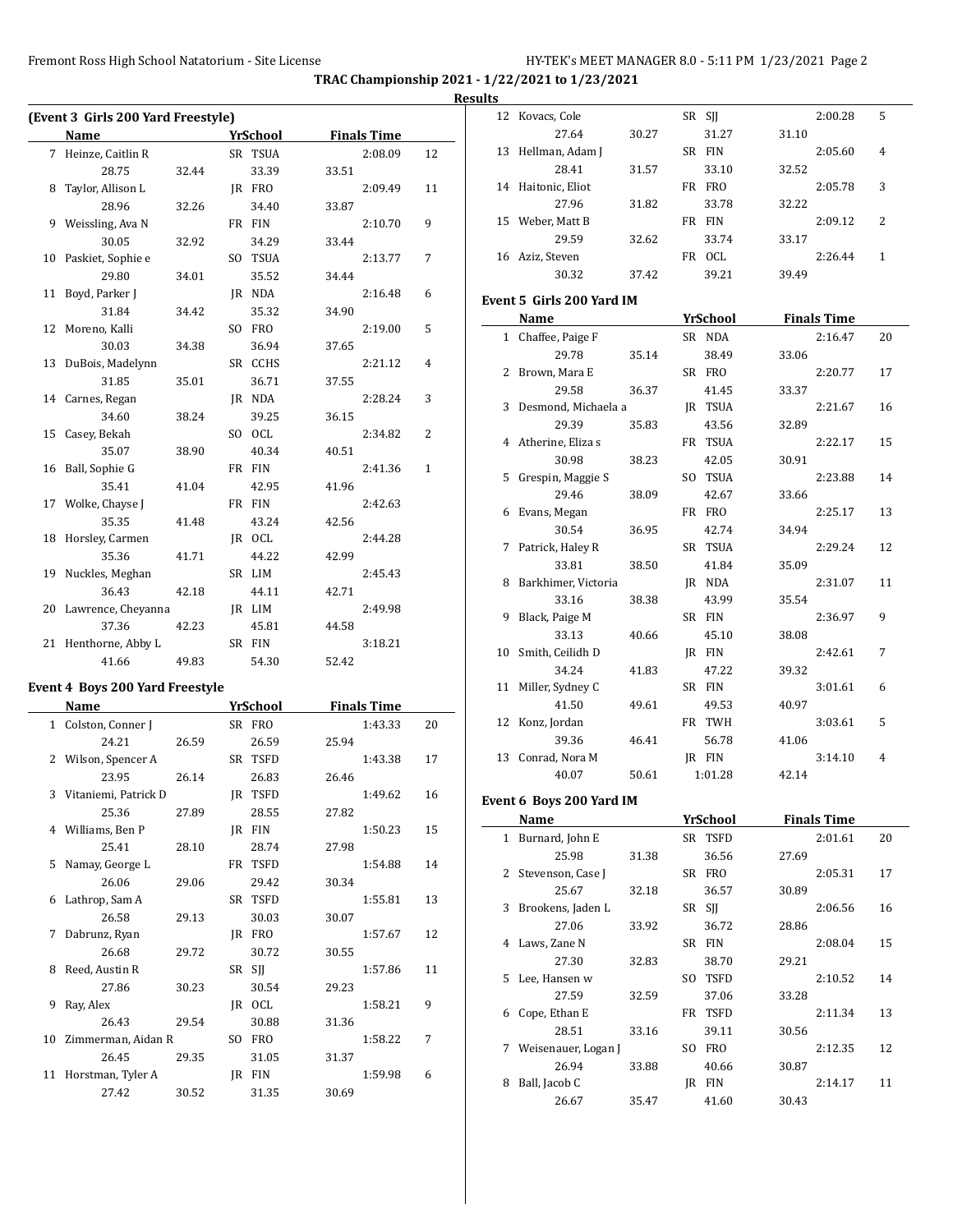|          | (Event 6 Boys 200 Yard IM)<br>Name |       |    | <u>YrSchool</u> |       | <b>Finals Time</b> |      |
|----------|------------------------------------|-------|----|-----------------|-------|--------------------|------|
|          | 9 Burke, Gavin R                   |       |    | SR TSFD         |       | 2:15.39            | 9    |
|          | 28.60                              | 35.43 |    | 37.96           | 33.40 |                    |      |
| 10       | Britt, Alexander G                 |       |    | SO SJJ          |       | 2:18.11            | 7    |
|          | 30.45                              | 33.98 |    | 39.83           | 33.85 |                    |      |
| 11       | Ebert, Garrett                     |       |    | SR FRO          |       | 2:27.08            | 6    |
|          | 28.13                              | 38.70 |    | 43.93           | 36.32 |                    |      |
|          | 12 Andrews, Jake                   |       |    | IR TWH          |       | 2:32.19            | 5    |
|          | 31.29                              | 39.46 |    | 46.47           | 34.97 |                    |      |
| 13       | Sellati, Christopher               |       |    | IR LIM          |       | 2:33.24            | 4    |
|          | 30.09                              | 37.94 |    | 46.80           | 38.41 |                    |      |
|          | 14 Jones, Seth                     |       |    | SR LIM          |       | 2:35.58            | 3    |
|          | 33.57                              | 41.44 |    | 43.35           | 37.22 |                    |      |
| 15       | Contreras, Roman                   |       |    | JR FRO          |       | 2:39.47            | 2    |
|          | 32.75                              | 41.94 |    | 51.08           | 33.70 |                    |      |
| 16       | Zheng, Ethan                       |       |    | SO FIN          |       | 2:39.64            | 1    |
|          | 32.68                              | 40.55 |    | 47.45           | 38.96 |                    |      |
| 17       | Lloyd, Nick M                      |       |    | JR FIN          |       | 2:42.55            |      |
|          | 33.74                              | 43.45 |    | 48.86           | 36.50 |                    |      |
| 18       | Konz, Luke                         |       |    | SR TWH          |       | 2:49.44            |      |
|          | 38.27                              | 39.93 |    | 54.03           | 37.21 |                    |      |
|          | Blevins, Dylan                     |       |    | JR TWH          |       | DQ                 |      |
|          | 29.94                              | 40.71 |    | 1:00.10         | 40.95 |                    |      |
|          |                                    |       |    |                 |       |                    |      |
|          | Event 7 Girls 50 Yard Freestyle    |       |    |                 |       |                    |      |
|          | <b>Name</b>                        |       |    | <b>YrSchool</b> |       | <b>Finals Time</b> |      |
|          | 1 Dynda, Molly E                   |       |    | SR TSUA         |       | 24.29              | 20   |
|          | 2 Harms, Anna c                    |       |    | FR TSUA         |       | 25.25              | 17   |
|          | 3 Smith, Gracie M                  |       |    | JR FIN          |       | 25.35              | 16   |
|          | 4 Beck, Grace                      |       |    | SR LIM          |       | 25.93              | 15   |
| *5       | Stevenson, Channing                |       |    | FR FRO          |       | 25.99              | 13.5 |
| *5       | Zimmerman, Faith M                 |       |    | SR FRO          |       | 25.99              | 13.5 |
| 7        | Baccus, Kaelah                     |       |    | FR NDA          |       | 26.34              | 12   |
| 8        | Zimmerman, Lauren T                |       |    | SR FRO          |       | 27.18              | 11   |
| 9        | Beck, Abigal                       |       |    | SO LIM          |       | 27.60              | 9    |
| 10       | Batey, Alyssa                      |       |    | SR FRO          |       | 27.71              | 7    |
| 11       | Mossing, Maggie A                  |       |    | SO NDA          |       | 28.42              | 6    |
| 12       | Schwartz, Lily D                   |       |    | JR TSUA         |       | 28.92              | 5    |
|          | 13 Kennedy, Bella                  |       |    | SR OCL          |       | 29.80              | 4    |
| $*14$    | Wolke, Chayse J                    |       | FR | <b>FIN</b>      |       | 31.58              | 2.5  |
| $*14$    | Nelson, Elsbeth                    |       |    | JR LIM          |       | 31.58              | 2.5  |
| 16       | Emerick, Madeline                  |       | SO | LIM             |       | 31.67              | 1    |
| 17       | Culp, Collleen                     |       | SR | NDA             |       | 31.77              |      |
| 18       | Malone, Mollie G                   |       |    | JR NDA          |       | 32.04              |      |
| 19       | Lewis, Kalie                       |       |    | SR OCL          |       | 32.98              |      |
| 20       | Richards, Melanie                  |       |    | SR TWH          |       | 34.13              |      |
| 21       | Ohns, Claire                       |       |    | SR NDA          |       | x34.49             |      |
| 22       | Ghosh, Urmika                      |       | SO | <b>FIN</b>      |       | 34.60              |      |
| 23       |                                    |       |    |                 |       |                    |      |
|          | Fisher, Hailey                     |       | SR | TWH             |       | 34.68              |      |
| 24       | Wittkop, Audrey                    |       |    | FR NDA          |       | x35.09             |      |
| 25       | Litteral, Cadie O                  |       |    | JR FIN          |       | 35.39              |      |
| 26       | Aschim, Kaely                      |       |    | JR TWH          |       | 35.47              |      |
| 27       | Cromly, Clare                      |       |    | JR CCHS         |       | 36.16              |      |
|          | Jahns, Kinsley                     |       |    | JR OCL          |       | 36.22              |      |
| 28       |                                    |       |    |                 |       |                    |      |
| 29       | Deal, Carlee                       |       | SR | OCL             |       | 36.29              |      |
| 30<br>31 | Mutchler, Noel<br>Banaszak, Avery  |       | FR | TSUA<br>FR CCHS |       | 36.74<br>42.86     |      |

|              | <b>Event 8 Boys 50 Yard Freestyle</b>    |       |          |                          |                               |          |
|--------------|------------------------------------------|-------|----------|--------------------------|-------------------------------|----------|
|              | Name                                     |       |          | <b>YrSchool</b>          | <b>Finals Time</b>            |          |
|              | 1 Wilt, Selby R                          |       |          | JR FIN                   | 22.16                         | 20       |
|              | 2 Fulton, Kyle P                         |       | SO.      | TSFD                     | 22.64                         | 17       |
|              | 3 Van Cott, Jack R                       |       | SR       | <b>SII</b>               | 22.84                         | 16       |
|              | 4 Doering, Xavier K                      |       |          | JR FIN                   | 23.83                         | 15       |
|              | 5 Buerk, Joe P                           |       | SR.      | <b>TSFD</b>              | 24.10                         | 14       |
|              | 6 Roessle, Kyle M                        |       | SO.      | <b>TSFD</b>              | 24.18                         | 13       |
|              | 7 Cheatwood, Jake F                      |       | FR       | TSFD                     | 24.26                         | 12       |
|              | 8 Dymond, Cole J                         |       |          | JR FRO                   | 24.41                         | 11       |
|              | 9 Price, Braedyn                         |       |          | SR FRO                   | 24.43                         | 9        |
|              | 10 Sturdevant, Wyatt                     |       | SO.      | TWH                      | 24.89                         | 7        |
|              | 11 Sweeney, Sam                          |       |          | JR FRO                   | 25.33                         | 6        |
|              | 12 Bollenbacher, Colton P                |       | SR       | <b>SII</b>               | 25.96                         | 5        |
|              | 13 Stevens, Drew                         |       | JR       | <b>OCL</b>               | 26.99                         | 4        |
|              | 14 Beardmore, Ethan                      |       |          | SR FRO                   | 27.04                         | 3        |
|              | 15 Mathias, AJ                           |       | SR       | <b>SII</b>               | 28.20                         | 2        |
|              | 16 Marshall, Avery D                     |       |          | JR FIN                   | 28.45                         | 1        |
|              | 17 Edwards, Noah                         |       |          | IR LIM                   | 28.51                         |          |
|              | 18 Deal, Brody                           |       | FR       | <b>OCL</b>               | 28.69                         |          |
|              | 19 Strudevant, Beau                      |       | FR       | TWH                      | 28.92                         |          |
|              | 20 Schmitz, Beckham A                    |       | SO.      | SJJ                      | 29.61                         |          |
|              | 21 Billett, Logan                        |       |          | SO OCL                   | 30.53                         |          |
|              | 22 Daniel, Casey N                       |       |          | FR FIN                   | 30.79                         |          |
|              | 23 Lyons, Gavin                          |       |          | SO LIM                   | 30.98                         |          |
|              | 24 Utendorf, Ryan                        |       |          | SR LIM                   | 32.40                         |          |
|              | 25 Banaszak, Nick                        |       | FR       | <b>CCHS</b>              | 33.31                         |          |
|              | 26 McGee, Jonah W                        |       | SR       | SJJ                      | x34.64                        |          |
|              | 27 Porter, Theo                          |       |          | SO OCL                   | 39.02                         |          |
|              |                                          |       |          |                          |                               |          |
|              |                                          |       |          |                          |                               |          |
|              | Event 9 Girls 1 mtr Diving               |       |          |                          |                               |          |
|              | Name                                     |       |          | YrSchool                 | <b>Finals Score</b>           |          |
|              | 1 Stapleton, Katherine                   |       |          | SR NDA                   | 353.85                        | 20       |
|              | 2 Ritzler, Kelsie L                      |       | SO.      | <b>FIN</b>               | 341.00                        | 17       |
| 3            | Gargac, Liv A                            |       |          | SR FIN                   | 288.35                        | 16       |
|              | 4 Grace, Gabrielle                       |       |          | SO NDA                   | 286.10                        | 15       |
| 5            | Rogers, Emily                            |       |          | FR NDA                   | 281.50                        | 14       |
|              | --- Hohman, Elaine M                     |       |          | SR FIN                   | DQ                            |          |
|              | <b>Event 10 Boys 1 mtr Diving</b>        |       |          |                          |                               |          |
|              |                                          |       |          |                          |                               |          |
| 1            | <b>Name</b><br>Stevens, Thomas W         |       | SO.      | <b>YrSchool</b><br>TSFD  | <b>Finals Score</b><br>409.45 | 20       |
| 2            | Sanford, Matt S                          |       | SO.      | TSFD                     | 322.70                        | 17       |
| 3            | Holman, Mark M                           |       | JR       | <b>FIN</b>               | 302.90                        | 16       |
|              |                                          |       | SR       |                          |                               | 15       |
| 5            | 4 Ortiz, Isaias<br>Reimer, Andreson P    |       | FR       | <b>FRO</b><br><b>FIN</b> | 273.20<br>222.90              | 14       |
|              |                                          |       |          |                          |                               |          |
| 7            | 6 Geldien, Logan R                       |       | SO.      | TSFD                     | 188.10                        | 13<br>12 |
| 8            | Phung, Bryan D                           |       | SR<br>FR | <b>FIN</b><br><b>FIN</b> | 156.45                        | 11       |
|              | Sprague, Graham G                        |       |          |                          | 136.30                        |          |
|              | <b>Event 11 Girls 100 Yard Butterfly</b> |       |          |                          |                               |          |
|              | Name                                     |       |          | <u>YrSchool</u>          | <b>Finals Time</b>            |          |
| $\mathbf{1}$ | Staneart, Corinne L                      |       |          | SR TSUA                  | 59.49                         | 20       |
|              | 27.73                                    | 31.76 |          |                          |                               |          |
| 2            | Grespin, Maggie S                        |       | SO.      | <b>TSUA</b>              | 1:02.38                       | 17       |
|              | 28.56                                    | 33.82 |          |                          |                               |          |
| 3            | Brown, Mara E                            |       | SR       | FRO                      | 1:03.51                       | 16       |
|              | 29.87                                    | 33.64 |          |                          |                               |          |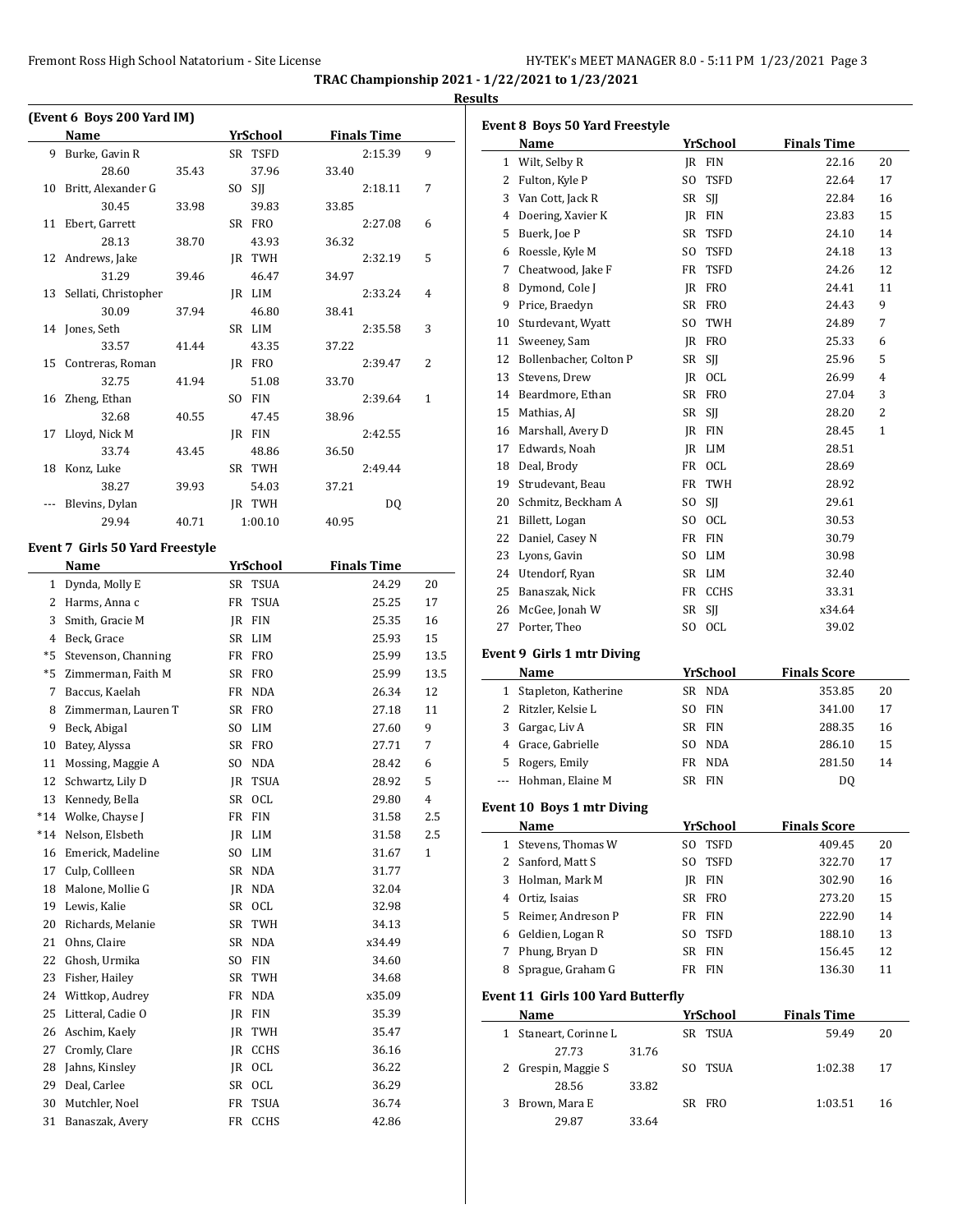**Results**

|    | (Event 11 Girls 100 Yard Butterfly) |       |     |                |                    |    |
|----|-------------------------------------|-------|-----|----------------|--------------------|----|
|    | Name                                |       |     | YrSchool       | <b>Finals Time</b> |    |
|    | 4 Desmond, Michaela a               |       |     | <b>IR TSUA</b> | 1:03.98            | 15 |
|    | 29.49                               | 34.49 |     |                |                    |    |
| 5  | Heinze, Delaney a                   |       |     | FR TSUA        | 1:06.97            | 14 |
|    | 31.04                               | 35.93 |     |                |                    |    |
| 6  | Spradlin, Delaney H                 |       | SO. | <b>FIN</b>     | 1:06.98            | 13 |
|    | 30.57                               | 36.41 |     |                |                    |    |
| 7  | Evans, Megan                        |       |     | FR FRO         | 1:08.79            | 12 |
|    | 31.39                               | 37.40 |     |                |                    |    |
| 8  | Kennedy, Bella                      |       |     | SR OCL         | 1:12.31            | 11 |
|    | 32.16                               | 40.15 |     |                |                    |    |
| 9  | Smith, Ceilidh D                    |       |     | IR FIN         | 1:13.63            | 9  |
|    | 33.50                               | 40.13 |     |                |                    |    |
| 10 | Widman, Hannah G                    |       |     | SR FRO         | 1:15.39            | 7  |
|    | 34.07                               | 41.32 |     |                |                    |    |
|    | 11 Conrad, Nora M                   |       |     | IR FIN         | 1:20.31            | 6  |
|    | 37.57                               | 42.74 |     |                |                    |    |
| 12 | Brigadoi, Bridget R                 |       |     | SR FIN         | 1:22.22            | 5  |
|    | 36.56                               | 45.66 |     |                |                    |    |

# **Event 12 Boys 100 Yard Butterfly**

|       | Name                 |       | <b>YrSchool</b> | <b>Finals Time</b> |                |
|-------|----------------------|-------|-----------------|--------------------|----------------|
|       | 1 Buff, Scotty J     |       | SO TSFD         | 48.75              | 20             |
|       | 22.81                | 25.94 |                 |                    |                |
|       | 2 Lee, Tristan W     |       | SR TSFD         | 52.41              | 17             |
|       | 24.54                | 27.87 |                 |                    |                |
|       | 3 Stocker, Parker H  |       | IR FIN          | 53.40              | 16             |
|       | 24.70                | 28.70 |                 |                    |                |
|       | 4 Hagedorn, Abram    |       | SR OCL          | 54.91              | 15             |
|       | 25.35                | 29.56 |                 |                    |                |
| 5     | Ball, Jacob C        |       | JR FIN          | 57.37              | 14             |
|       | 26.84                | 30.53 |                 |                    |                |
| 6     | Ziegler, Jacob M     |       | JR SJJ          | 57.82              | 13             |
|       | 26.43                | 31.39 |                 |                    |                |
| 7     | Weisenauer, Logan J  |       | SO FRO          | 57.99              | 12             |
|       | 26.66                | 31.33 |                 |                    |                |
| 8     | Namay, George L      |       | FR TSFD         | 59.73              | 11             |
|       | 27.66                | 32.07 |                 |                    |                |
| 9     | Bishop, Nikolas S    |       | SR TSFD         | 1:01.33            | 9              |
|       | 27.24                | 34.09 |                 |                    |                |
|       | 10 Ebert, Garrett    |       | SR FRO          | 1:01.72            | 7              |
|       | 27.73                | 33.99 |                 |                    |                |
|       | 11 O'Brien, Quentin  |       | FR FRO          | 1:05.18            | 6              |
|       | 29.27                | 35.91 |                 |                    |                |
|       | 12 Gladieux, Dillon  |       | SO OCL          | 1:06.41            | 5              |
|       | 29.92                | 36.49 |                 |                    |                |
|       | 13 Andrews, Jake     |       | IR TWH          | 1:09.63            | $\overline{4}$ |
|       | 31.67                | 37.96 |                 |                    |                |
|       | *14 Contreras, Roman |       | IR FRO          | 1:10.02            | 2.5            |
|       | 32.40                | 37.62 |                 |                    |                |
| $*14$ | Sellati, Christopher |       | IR LIM          | 1:10.02            | 2.5            |
|       | 30.99                | 39.03 |                 |                    |                |

### **Event 13 Girls 100 Yard Freestyle**

| <b>Name</b>        |       | YrSchool | <b>Finals Time</b> |    |
|--------------------|-------|----------|--------------------|----|
| 1 Cheatwood, Mia L |       | IR TSUA  | 53.42              | 20 |
| 25.74              | 27.68 |          |                    |    |

| 2  | Dynda, Molly E                  |       | SR  | TSUA       | 54.23    | 17 |
|----|---------------------------------|-------|-----|------------|----------|----|
|    | 25.90                           | 28.33 |     |            |          |    |
| 3  | Gilley, Lexi L                  |       | JR  | TSUA       | 56.01    | 16 |
|    | 26.84                           | 29.17 |     |            |          |    |
| 4  | Gallagher, Maddie C             |       |     | JR FRO     | 56.42    | 15 |
|    | 26.72                           | 29.70 |     |            |          |    |
| 5  | Smith, Gracie M                 |       |     | JR FIN     | 56.52    | 14 |
|    | 26.97                           | 29.55 |     |            |          |    |
| 6  | Stevenson, Channing             |       |     | FR FRO     | 56.67    | 13 |
|    | 27.45                           | 29.22 |     |            |          |    |
| 7  | Wilson, Hayley A                | 29.88 |     | SR FRO     | 56.87    | 12 |
| 8  | 26.99                           |       |     | SR LIM     |          |    |
|    | Beck, Grace<br>27.16            | 30.49 |     |            | 57.65    | 11 |
| 9  | Wallace, Lauren                 |       |     | FR NDA     | 57.73    | 9  |
|    | 27.53                           | 30.20 |     |            |          |    |
| 10 | Hudson, Taylor M                |       |     | FR FIN     | 59.94    | 7  |
|    | 28.62                           | 31.32 |     |            |          |    |
| 11 | Rivera, Kendal                  |       |     | JR OCL     | 1:00.07  | 6  |
|    | 29.17                           | 30.90 |     |            |          |    |
| 12 | Batey, Alyssa                   |       |     | SR FRO     | 1:00.36  | 5  |
|    | 28.84                           | 31.52 |     |            |          |    |
| 13 | Mossing, Maggie A               |       | SO. | NDA        | 1:02.51  | 4  |
|    | 30.24                           | 32.27 |     |            |          |    |
| 14 | Beck, Abigal                    |       | SO. | LIM        | 1:02.61  | 3  |
|    | 29.39                           | 33.22 |     |            |          |    |
| 15 | Nicholson, Jillian E            |       | SO. | <b>FIN</b> | 1:05.25  | 2  |
|    | 30.36                           | 34.89 |     |            |          |    |
| 16 | Shern, Ellen G                  |       |     | SR NDA     | 1:05.32  | 1  |
|    | 31.72                           | 33.60 |     |            |          |    |
| 17 | Malone, Mollie G                |       | JR  | NDA        | 1:10.02  |    |
|    | 33.82                           | 36.20 |     |            |          |    |
| 18 | Culp, Collleen                  |       |     | SR NDA     | x1:10.10 |    |
|    | 33.48                           | 36.62 |     |            |          |    |
| 19 | Fighter, Ava                    |       |     | FR TSUA    | 1:10.80  |    |
|    | 32.82                           | 37.98 |     |            |          |    |
| 20 | Fuller, Hannah                  |       |     | SR OCL     | 1:10.82  |    |
|    | 33.25                           | 37.57 |     |            |          |    |
| 21 | Nuckles, Meghan                 |       |     | SR LIM     | 1:12.34  |    |
|    | 34.20                           | 38.14 |     |            |          |    |
| 22 | Roberts, Lydia                  |       |     | FR OCL     | 1:14.16  |    |
|    | 35.62                           | 38.54 |     |            |          |    |
| 23 | Pinkham, Emily<br>35.64         |       |     | JR CCHS    | 1:14.85  |    |
|    |                                 | 39.21 |     |            |          |    |
| 24 | Sensenstein, Gabrielle<br>34.77 | 42.17 |     | JR CCHS    | 1:16.94  |    |
| 25 | Cromly, Clare                   |       |     | IR CCHS    | 1:18.64  |    |
|    | 37.71                           | 40.93 |     |            |          |    |
| 26 | Wittkop, Audrey                 |       | FR  | NDA        | x1:19.00 |    |
|    | 38.82                           | 40.18 |     |            |          |    |
| 27 | Bresler, Jillian                |       | JR  | TWH        | 1:22.67  |    |
|    | 38.65                           | 44.02 |     |            |          |    |
| 28 | Porter, Lilly                   |       |     | JR OCL     | 1:26.62  |    |
|    | 41.01                           | 45.61 |     |            |          |    |
| 29 | Henthorne, Abby L               |       |     | SR FIN     | 1:27.32  |    |
| 30 | Fisher, Hailey                  |       | SR  | TWH        | 1:27.95  |    |
|    | 41.58                           | 46.37 |     |            |          |    |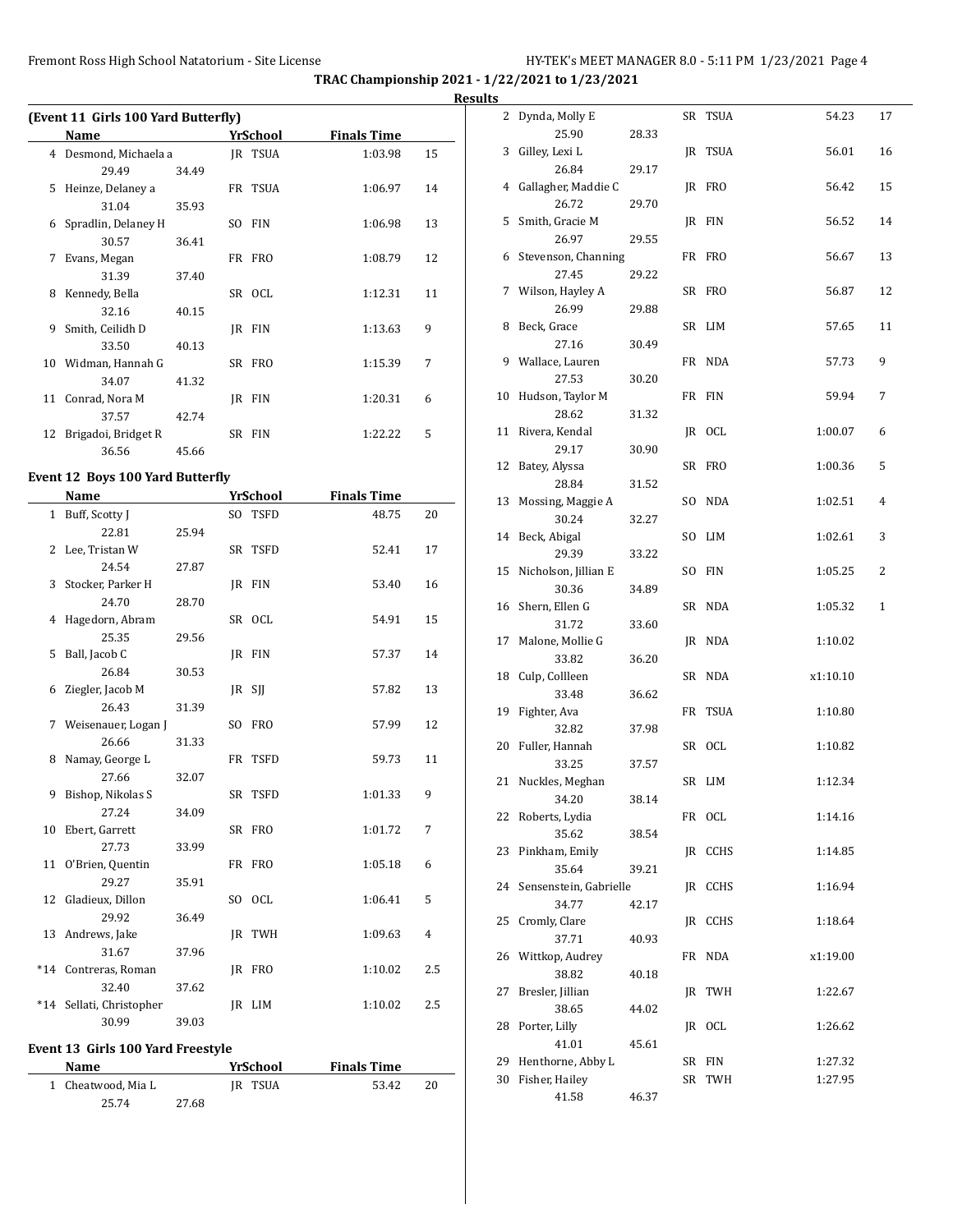**TRAC Championship 2021 - 1/22/2021 to 1/23/2021 Results**

| Event 14 Boys 100 Yard Freestyle |       |                 |                    |              | Event 15 Girls 500 Yard Freestyle |       |                 |       |                    |    |
|----------------------------------|-------|-----------------|--------------------|--------------|-----------------------------------|-------|-----------------|-------|--------------------|----|
| Name                             |       | <b>YrSchool</b> | <b>Finals Time</b> |              | Name                              |       | <b>YrSchool</b> |       | <b>Finals Time</b> |    |
| 1 Wilson, Spencer A              |       | SR TSFD         | 48.59              | 20           | 1 Szymanski, Kaylee               |       | SO NDA          |       | 5:14.47            | 20 |
| 23.49                            | 25.10 |                 |                    |              | 28.33                             | 30.81 | 31.59           | 31.80 |                    |    |
| 2 Wilt, Selby R                  |       | JR FIN          | 49.39              | 17           | 32.09                             | 31.99 | 32.07           | 32.25 |                    |    |
| 23.45                            | 25.94 |                 |                    |              | 32.31                             | 31.23 |                 |       |                    |    |
| 3 Fulton, Kyle P                 |       | SO TSFD         | 49.52              | 16           | 2 Jurski, Joslyn                  |       | JR OCL          |       | 5:24.68            | 17 |
| 23.95                            | 25.57 |                 |                    |              | 29.30                             | 32.14 | 32.71           | 32.88 |                    |    |
| 4 Van Cott, Joshua T             |       | SO SII          | 50.25              | 15           | 33.12                             | 33.21 | 33.19           | 33.26 |                    |    |
| 24.10                            | 26.15 |                 |                    |              | 32.90                             | 31.97 |                 |       |                    |    |
| 5 Lonsway, Owen A                |       | JR TSFD         | 51.95              | 14           | 3 Chytil, Lauren K                |       | JR NDA          |       | 5:25.60            | 16 |
| 24.78                            | 27.17 |                 |                    |              | 29.26                             | 32.59 | 32.86           | 33.26 |                    |    |
| 6 Doering, Xavier K              |       | JR FIN          | 52.03              | 13           | 33.48                             | 33.30 | 33.34           | 33.11 |                    |    |
| 25.08                            | 26.95 |                 |                    |              | 32.74                             | 31.66 |                 |       |                    |    |
| 7 Laws, Zane N                   |       | SR FIN          | 52.19              | 12           | 4 Heinze, Caitlin R               |       | SR TSUA         |       | 5:38.76            | 15 |
| 25.04                            | 27.15 |                 |                    |              | 30.19                             | 33.29 | 33.85           | 34.25 |                    |    |
| 8 Lorenz, Mason A                |       | JR TSFD         | 52.20              | 11           | 33.89                             | 34.60 | 34.95           | 34.78 |                    |    |
| 24.76                            | 27.44 |                 |                    |              | 35.02                             | 33.94 |                 |       |                    |    |
| 9 Dabrunz, Ryan                  |       | JR FRO          | 53.27              | 9            | 5 Atherine, Eliza s               |       | FR TSUA         |       | 5:40.56            | 14 |
| 25.39                            | 27.88 |                 |                    |              | 30.93                             | 34.14 | 34.70           | 34.87 |                    |    |
| 10 Price, Braedyn                |       | SR FRO          | 53.37              | 7            | 35.07                             | 34.43 | 34.60           | 34.54 |                    |    |
| 25.44                            | 27.93 |                 |                    |              | 33.96                             | 33.32 |                 |       |                    |    |
| 11 Harkness, Trent               |       | SO FRO          | 54.63              | 6            | 6 Fowler, Celia L                 |       | SR TSUA         |       | 5:43.94            | 13 |
| 26.37                            | 28.26 |                 |                    |              | 30.28                             | 33.00 | 34.33           | 34.21 |                    |    |
| 12 Kovacs, Cole                  |       | SR SJJ          | 55.07              | 5            | 34.74                             | 35.53 | 35.46           | 35.62 |                    |    |
| 26.27                            | 28.80 |                 |                    |              | 35.40                             | 35.37 |                 |       |                    |    |
| 13 Sweeney, Sam                  |       | JR FRO          | 57.00              | 4            | 7 Taylor, Allison L               |       | JR FRO          |       | 5:44.85            | 12 |
| 26.60                            | 30.40 |                 |                    |              | 30.14                             | 33.50 | 34.22           | 34.63 |                    |    |
| 14 Stevens, Drew                 |       | JR OCL          | 59.52              | 3            | 35.08                             | 35.20 | 35.39           | 36.48 |                    |    |
| 27.88                            | 31.64 |                 |                    |              | 35.70                             | 34.51 |                 |       |                    |    |
| 15 Weber, Matt B                 |       | FR FIN          | 1:00.41            | 2            | 8 Haitonic, Rachel                |       | SR FRO          |       | 5:45.00            | 11 |
| 29.17                            | 31.24 |                 |                    |              | 30.43                             | 33.18 | 33.94           | 34.61 |                    |    |
| 16 Konz, Luke                    |       | SR TWH          | 1:03.56            | $\mathbf{1}$ |                                   |       | 35.43           |       |                    |    |
| 30.81                            | 32.75 |                 |                    |              | 34.90                             | 35.58 |                 | 36.14 |                    |    |
| 17 Deal, Brody                   |       | FR OCL          | 1:03.91            |              | 36.04                             | 34.75 |                 |       |                    |    |
| 30.91                            | 33.00 |                 |                    |              | 9 Weissling, Ava N                |       | FR FIN          |       | 5:46.39            | 9  |
| 18 Mathias, AJ                   |       | SR SJJ          | 1:04.42            |              | 30.76                             | 33.76 | 35.01           | 34.98 |                    |    |
| 30.78                            | 33.64 |                 |                    |              | 35.61                             | 35.63 | 36.47           | 35.35 |                    |    |
| 19 Schmitz, Beckham A            |       | SO SJJ          | 1:05.47            |              | 36.03                             | 32.79 |                 |       |                    |    |
| 31.06                            | 34.41 |                 |                    |              | 10 Drzewiecki, Samantha           |       | SO NDA          |       | 5:51.44            | 7  |
| 20 Blevins, Dylan                |       | JR TWH          | 1:05.56            |              | 31.42                             | 34.34 | 35.60           | 36.62 |                    |    |
| 31.12                            | 34.44 |                 |                    |              | 35.73                             | 35.95 | 36.36           | 35.90 |                    |    |
| 21 Edwards, Noah                 |       | JR LIM          | 1:07.97            |              | 35.42                             | 34.10 |                 |       |                    |    |
| 33.18                            | 34.79 |                 |                    |              | 11 Barkhimer, Victoria            |       | JR NDA          |       | 5:53.79            | 6  |
| 22 Utendorf, Ryan                |       | SR LIM          | 1:13.96            |              | 30.89                             | 33.99 | 35.12           | 35.94 |                    |    |
| 34.76                            | 39.20 |                 |                    |              | 36.30                             | 36.36 | 36.73           | 36.75 |                    |    |
| 23 Banaszak, Nick                |       | FR CCHS         | 1:16.72            |              | 36.39                             | 35.32 |                 |       |                    |    |
| 36.34                            | 40.38 |                 |                    |              | 12 Moreno, Kalli                  |       | SO FRO          |       | 6:04.95            | 5  |
| 24 Lyons, Gavin                  |       | SO LIM          | 1:20.11            |              | 31.78                             | 35.88 | 37.14           | 37.89 |                    |    |
| 25 McGee, Jonah W                |       | SR SJJ          | x1:30.49           |              | 36.95                             | 37.19 | 38.30           | 36.62 |                    |    |
| 41.96                            | 48.53 |                 |                    |              | 37.23                             | 35.97 |                 |       |                    |    |
|                                  |       |                 |                    |              | 13 Storrer, Gabby M               |       | JR TSUA         |       | 6:08.37            | 4  |
|                                  |       |                 |                    |              | 33.13                             | 36.97 | 37.88           | 37.39 |                    |    |
|                                  |       |                 |                    |              | 38.27                             | 37.72 | 38.34           | 37.44 |                    |    |

37.03 34.20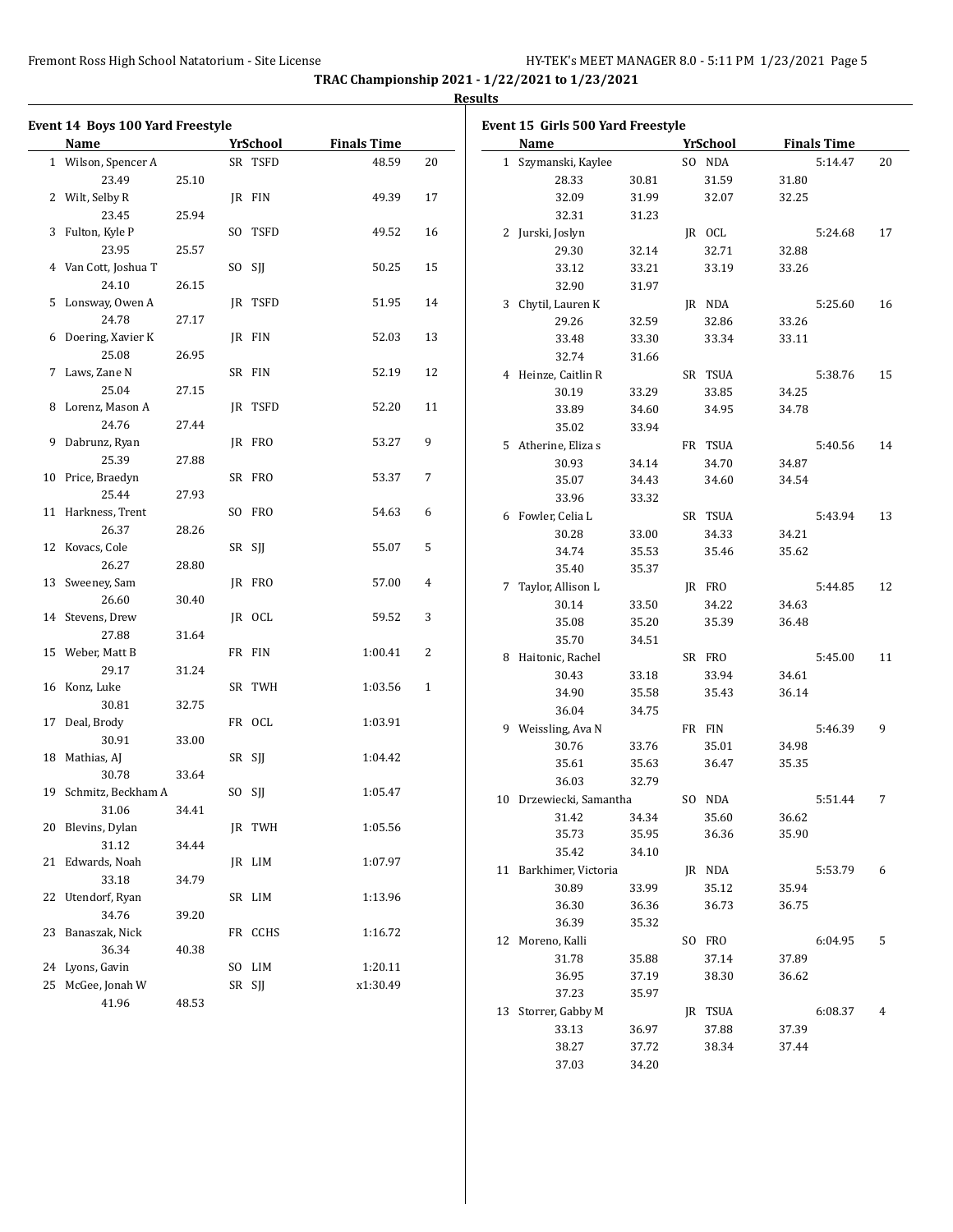|                                     |       |          |       |                    |    | <b>Results</b> |                                         |       |              |                           |                    |    |
|-------------------------------------|-------|----------|-------|--------------------|----|----------------|-----------------------------------------|-------|--------------|---------------------------|--------------------|----|
| (Event 15 Girls 500 Yard Freestyle) |       |          |       |                    |    |                | 7 Vasiloff, Joe A                       |       | JR FIN       |                           | 5:20.17            | 12 |
| Name                                |       | YrSchool |       | <b>Finals Time</b> |    |                | 28.79                                   | 32.05 | 32.44        | 32.28                     |                    |    |
| 14 Dabrunz, Virginia                |       | FR FRO   |       | 6:18.52            | 3  |                | 32.97                                   | 32.74 | 33.00        | 32.52                     |                    |    |
| 32.48                               | 35.80 | 36.88    | 38.13 |                    |    |                | 32.45                                   | 30.93 |              |                           |                    |    |
| 39.05                               | 39.62 | 39.33    | 39.90 |                    |    |                | 8 Ziegler, Jacob M                      |       | JR SJJ       |                           | 5:20.30            | 11 |
| 39.65                               | 37.68 |          |       |                    |    |                | 27.76                                   | 31.27 | 32.40        | 32.64                     |                    |    |
| 15 Parker, Maya                     |       | FR LIM   |       | 6:41.76            | 2  |                | 33.05                                   | 33.20 | 33.32        | 33.00                     |                    |    |
|                                     |       | 5:27.73  |       |                    |    |                | 32.96                                   | 30.70 |              |                           |                    |    |
| 16 Casey, Bekah                     |       | SO OCL   |       | 6:55.41            | 1  |                | 9 Zimmerman, Aidan R                    |       | SO FRO       |                           | 5:22.69            | 9  |
| 35.20                               | 39.21 | 41.21    | 42.31 |                    |    |                | 27.96                                   | 31.48 | 32.12        | 32.62                     |                    |    |
| 42.85                               | 43.84 | 43.10    | 43.56 |                    |    |                | 32.91                                   | 32.84 | 33.21        | 33.61                     |                    |    |
| 43.45                               | 40.68 |          |       |                    |    |                | 33.61                                   | 32.33 |              |                           |                    |    |
| 17 Traver, Annie L                  |       | JR FIN   |       | 7:08.90            |    |                | 10 Horstman, Tyler A                    |       | JR FIN       |                           | 5:31.56            | 7  |
| 36.90                               | 41.82 | 42.75    | 44.05 |                    |    |                | 28.57                                   | 31.72 | 33.11        | 33.78                     |                    |    |
| 44.15                               | 44.22 | 45.20    | 44.45 |                    |    |                | 33.69                                   | 34.32 | 34.54        | 34.45                     |                    |    |
| 43.99                               | 41.37 |          |       |                    |    |                | 34.30                                   | 33.08 |              |                           |                    |    |
| 18 Ball, Sophie G                   |       | FR FIN   |       | 7:16.03            |    |                | 11 Haitonic, Eliot                      |       | FR FRO       |                           | 5:37.52            | 6  |
| 37.54                               | 43.16 | 44.02    | 44.67 |                    |    |                | 28.34                                   | 32.45 | 34.10        | 34.04                     |                    |    |
| 45.38                               | 45.43 | 45.76    | 44.48 |                    |    |                | 34.40                                   | 35.20 | 35.65        | 35.11                     |                    |    |
| 44.07                               | 41.52 |          |       |                    |    |                | 35.24                                   | 32.99 |              |                           |                    |    |
| 19 Horsley, Carmen                  |       | JR OCL   |       | 7:20.58            |    |                | 12 Hellman, Adam J                      |       | SR FIN       |                           | 5:41.48            | 5  |
| 37.11                               | 43.74 | 45.00    | 45.89 |                    |    |                | 29.25                                   | 32.29 | 34.35        | 35.26                     |                    |    |
| 44.73                               | 43.84 | 44.67    | 45.48 |                    |    |                | 35.20                                   | 35.28 | 35.77        | 35.52                     |                    |    |
| 45.64                               | 44.48 |          |       |                    |    |                | 35.19                                   | 33.37 |              |                           |                    |    |
| 20 Litteral, Cadie O                |       | JR FIN   |       | 8:04.18            |    |                | 13 Ward, Trenton                        |       | SR FRO       |                           | 5:57.02            | 4  |
| 39.86                               | 45.66 | 48.62    | 50.49 |                    |    |                | 29.35                                   | 32.76 | 34.29        | 36.22                     |                    |    |
| 50.21                               | 49.90 | 50.92    | 50.26 |                    |    |                | 37.78                                   | 37.35 | 38.12        | 38.22                     |                    |    |
| 50.85                               | 47.41 |          |       |                    |    |                | 37.99                                   | 34.94 |              |                           |                    |    |
|                                     |       |          |       |                    |    |                | 14 Aziz, Steven                         |       | FR OCL       |                           | 6:23.65            | 3  |
| Event 16 Boys 500 Yard Freestyle    |       |          |       |                    |    |                | 32.53                                   | 38.54 | 39.78        | 38.84                     |                    |    |
| Name                                |       | YrSchool |       | <b>Finals Time</b> |    |                | 39.73                                   | 40.73 | 38.87        | 40.29                     |                    |    |
| 1 Colston, Conner J                 |       | SR FRO   |       | 4:43.03            | 20 |                | 37.95                                   | 36.39 |              |                           |                    |    |
| 24.87                               | 28.07 | 28.56    | 28.98 |                    |    |                | 15 Daniel, Casey N                      |       | FR FIN       |                           | 7:41.78            | 2  |
| 29.24                               | 29.28 | 29.24    | 29.02 |                    |    |                | 37.63                                   | 45.03 | 45.80        | 50.92                     |                    |    |
| 28.68                               | 27.09 |          |       |                    |    |                | 48.60                                   | 49.24 | 47.52        | 47.49                     |                    |    |
| 2 Burnard, John E                   |       | SR TSFD  |       | 4:43.07            | 17 |                | 47.18                                   | 42.37 |              |                           |                    |    |
| 26.78                               | 28.69 | 28.48    | 28.78 |                    |    |                | --- Billett, Logan                      |       | SO OCL       |                           | DQ                 |    |
| 28.76                               | 28.78 | 29.02    | 28.78 |                    |    |                | 33.29                                   | 40.56 | 44.81        | 46.70                     |                    |    |
| 28.35                               | 26.65 |          |       |                    |    |                | 44.56                                   | 46.58 | 45.04        | 46.67                     |                    |    |
| 3 Vitaniemi, Patrick D              |       | JR TSFD  |       | 4:53.14            | 16 |                | 45.66                                   | 41.04 |              |                           |                    |    |
| 27.20                               | 29.10 | 29.41    | 29.40 |                    |    |                | Event 17 Girls 200 Yard Freestyle Relay |       |              |                           |                    |    |
| 29.73                               | 29.73 | 29.86    | 29.93 |                    |    |                |                                         |       | Relay        |                           | <b>Finals Time</b> |    |
| 29.71                               | 29.07 |          |       |                    |    |                | <b>Team</b><br>1 TSUA                   |       | $\mathbf{A}$ |                           | 1:40.66            |    |
| 4 Lathrop, Sam A                    |       | SR TSFD  |       | 5:06.14            | 15 |                | 1) Gilley, Lexi L JR                    |       |              | 2) Heinze, Caitlin R SR   |                    | 40 |
| 27.16                               | 30.20 | 30.79    | 31.23 |                    |    |                |                                         |       |              | 4) Dynda, Molly E SR      |                    |    |
| 31.22                               | 31.18 | 31.32    | 31.45 |                    |    |                | 3) Staneart, Corinne L SR<br>25.66      | 26.20 | 25.00        | 23.80                     |                    |    |
| 31.23                               | 30.36 |          |       |                    |    |                | 2 FRO                                   |       | A            |                           | 1:42.73            | 34 |
| 5 Brookens, Jaden L                 |       | SR SJJ   |       | 5:08.62            | 14 |                | 1) Stevenson, Channing FR               |       |              | 2) Gallagher, Maddie C JR |                    |    |
| 27.03                               | 30.22 | 31.12    | 31.36 |                    |    |                | 3) Brown, Mara E SR                     |       |              | 4) Zimmerman, Faith M SR  |                    |    |
| 31.48                               | 31.82 | 31.50    | 32.00 |                    |    |                | 26.38                                   | 25.04 | 26.24        | 25.07                     |                    |    |
| 31.03                               | 31.06 |          |       |                    |    |                | 3 NDA                                   |       | A            |                           | 1:44.01            | 32 |
| 6 Cope, Ethan E                     |       | FR TSFD  |       | 5:15.99            | 13 |                | 1) Wallace, Lauren FR                   |       |              | 2) Baccus, Kaelah FR      |                    |    |
| 27.78                               | 30.56 | 31.63    | 31.83 |                    |    |                | 3) Chytil, Lauren K JR                  |       |              | 4) Szymanski, Kaylee SO   |                    |    |
| 32.20                               | 32.34 | 32.57    | 32.91 |                    |    |                | 26.85                                   | 25.67 | 25.73        | 25.76                     |                    |    |
| 32.99                               | 31.18 |          |       |                    |    |                |                                         |       |              |                           |                    |    |
|                                     |       |          |       |                    |    |                |                                         |       |              |                           |                    |    |
|                                     |       |          |       |                    |    |                |                                         |       |              |                           |                    |    |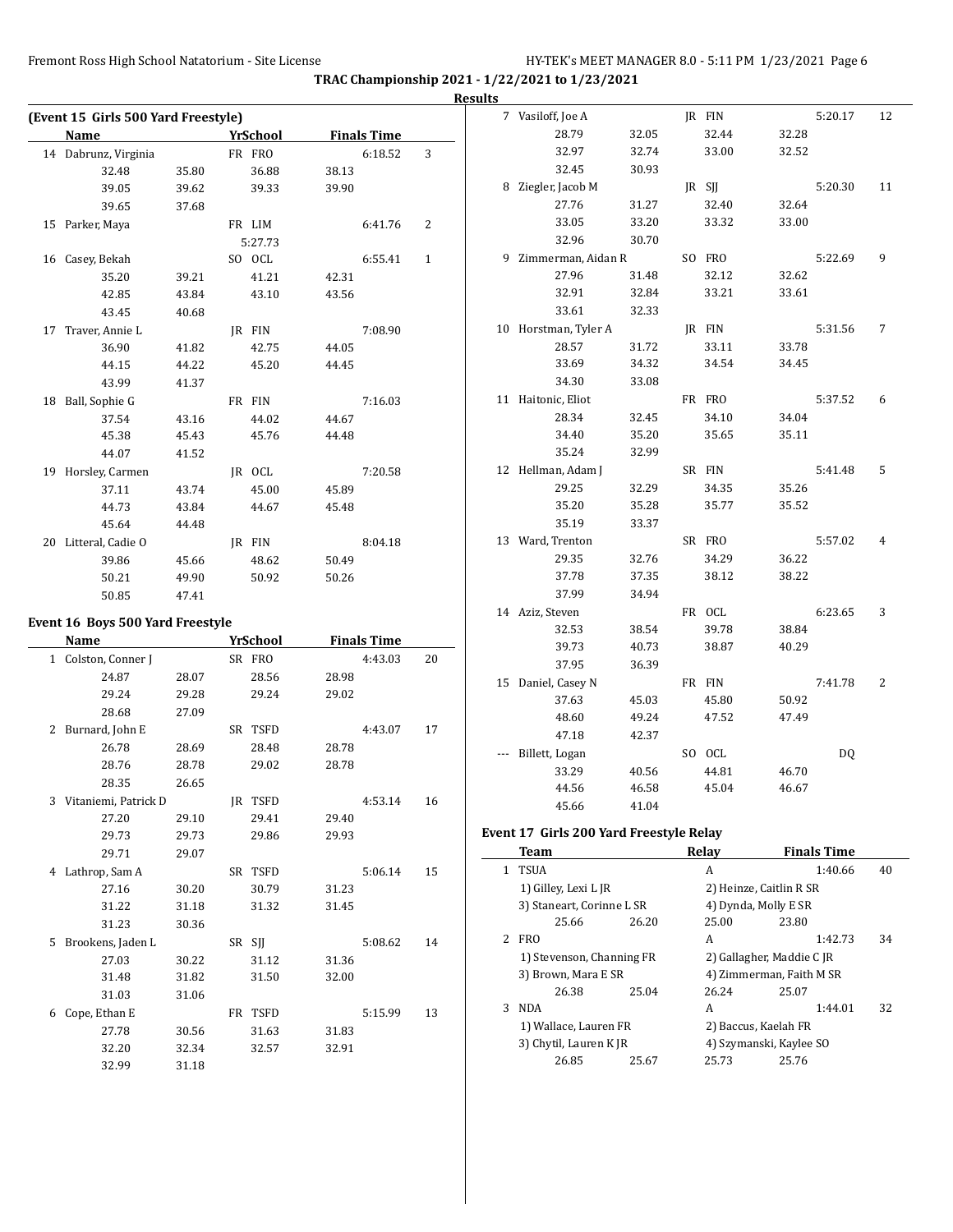**TRAC Championship 2021 - 1/22/2021 to 1/23/2021**

### **Results**

|    | (Event 17 Girls 200 Yard Freestyle Relay) |       |                        |                            |         |    |
|----|-------------------------------------------|-------|------------------------|----------------------------|---------|----|
|    | <b>Team</b>                               |       | Relay                  | <b>Finals Time</b>         |         |    |
| 4  | <b>FIN</b>                                |       | A                      |                            | 1:48.27 | 30 |
|    | 1) Smith, Gracie M JR                     |       |                        | 2) Spradlin, Delaney H SO  |         |    |
|    | 3) Weissling, Ava N FR                    |       |                        | 4) Nicholson, Jillian E SO |         |    |
|    | 25.96                                     | 26.62 | 27.58                  | 28.11                      |         |    |
| 5  | <b>TSUA</b>                               |       | B                      |                            | 1:49.50 | 28 |
|    | 1) Fowler, Celia L SR                     |       |                        | 2) Grespin, Maggie S SO    |         |    |
|    | 3) Atherine, Eliza s FR                   |       |                        | 4) Patrick, Haley R SR     |         |    |
|    | 27.63                                     | 26.72 | 27.65                  | 27.50                      |         |    |
| 6  | <b>FRO</b>                                |       | B                      |                            | 1:52.82 | 26 |
|    | 1) Batey, Alyssa SR                       |       |                        | 2) Moreno, Kalli SO        |         |    |
|    | 3) Widman, Hannah G SR                    |       | 4) Haitonic, Rachel SR |                            |         |    |
|    | 27.75                                     | 28.39 | 29.47                  | 27.21                      |         |    |
| 7  | <b>OCL</b>                                |       | А                      |                            | 1:54.54 | 24 |
|    | 1) Rivera, Kendal JR                      |       |                        | 2) Jurski, Joslyn JR       |         |    |
|    | 3) Fuller, Hannah SR                      |       |                        | 4) Kennedy, Bella SR       |         |    |
|    | 28.83                                     | 26.05 | 31.16                  | 28.50                      |         |    |
| 8  | <b>LIM</b>                                |       | A                      |                            | 1:55.54 | 22 |
|    | 1) Beck, Grace SR                         |       |                        | 2) Nelson, Elsbeth JR      |         |    |
|    | 3) Parker, Maya FR                        |       |                        | 4) Beck, Abigal SO         |         |    |
|    | 26.43                                     | 30.31 | 30.70                  | 28.10                      |         |    |
| 9  | <b>NDA</b>                                |       | B                      |                            | 2:07.17 | 18 |
|    | 1) Carnes, Regan JR                       |       | 2) Ohns, Claire SR     |                            |         |    |
|    | 3) Culp, Collleen SR                      |       | 4) Shern, Ellen G SR   |                            |         |    |
|    | 31.98                                     | 34.75 | 31.40                  | 29.04                      |         |    |
| 10 | <b>FIN</b>                                |       | B                      |                            | 2:08.99 | 14 |
|    | 1) Traver, Annie L JR                     |       |                        | 2) Wolke, Chayse J FR      |         |    |
|    | 3) Ball, Sophie G FR                      |       |                        | 4) Ghosh, Urmika SO        |         |    |
|    | 32.19                                     | 30.38 | 31.59                  | 34.83                      |         |    |
| 11 | <b>TWH</b>                                |       | A                      |                            | 2:18.93 | 12 |
|    | 1) Aschim, Kaely JR                       |       |                        | 2) Fisher, Hailey SR       |         |    |
|    | 3) Richards, Melanie SR                   |       |                        | 4) Konz, Jordan FR         |         |    |
|    | 36.06                                     | 36.92 | 33.94                  | 32.01                      |         |    |
| 12 | OCL                                       |       | B                      |                            | 2:36.99 | 10 |
|    | 1) Fuller, Emma                           |       | 2) Suto, Beth          |                            |         |    |
|    | 3) Klatt, Riley                           |       |                        | 4) Jahns, Kinsley JR       |         |    |
|    | 44.44                                     | 37.01 | 40.70                  | 34.84                      |         |    |

### **Event 18 Boys 200 Yard Freestyle Relay**

|   | Team                    |       | Relay                     | <b>Finals Time</b> |    |
|---|-------------------------|-------|---------------------------|--------------------|----|
|   | 1 TSFD                  |       | A                         | 1:28.15            | 40 |
|   | 1) Buff, Scotty J SO    |       | 2) Lee, Tristan W SR      |                    |    |
|   | 3) Fulton, Kyle P SO    |       | 4) Wilson, Spencer A SR   |                    |    |
|   | 21.08                   | 22.58 | 22.47                     | 22.02              |    |
|   | 2 FIN                   |       | A                         | 1:29.70            | 34 |
|   | 1) Wilt, Selby R JR     |       | 2) Stocker, Parker H JR   |                    |    |
|   | 3) Laws, Zane N SR      |       | 4) Doering, Xavier K JR   |                    |    |
|   | 22.10                   | 22.26 | 22.70                     | 22.64              |    |
| 3 | <b>FRO</b>              |       | A                         | 1:33.35            | 32 |
|   | 1) Stevenson, Case J SR |       | 2) Colston, Conner J SR   |                    |    |
|   | 3) Price, Braedyn SR    |       | 4) Weisenauer, Logan J SO |                    |    |
|   | 23.10                   | 22.05 | 23.78                     | 24.42              |    |
| 4 | TSFD                    |       | R                         | 1:35.04            | 30 |
|   | 1) Buerk, Joe P SR      |       | 2) Roessle, Kyle M SO     |                    |    |
|   | 3) Cheatwood, Jake F FR |       | 4) Namay, George L FR     |                    |    |
|   | 24.10                   | 23.75 | 23.37                     | 23.82              |    |
|   |                         |       |                           |                    |    |

| 5   | SJJ                      |       | A                            |                          | 1:38.04 | 28 |  |
|-----|--------------------------|-------|------------------------------|--------------------------|---------|----|--|
|     | 1) Reed, Austin R SR     |       |                              | 2) Britt, Alexander G SO |         |    |  |
|     | 3) Ziegler, Jacob M JR   |       | 4) Kovacs, Cole SR           |                          |         |    |  |
|     | 24.88                    | 24.67 | 24.37                        | 24.12                    |         |    |  |
| 6   | <b>OCL</b>               |       | A                            |                          | 1:38.60 | 26 |  |
|     | 1) Hagedorn, Abram SR    |       | 2) Gladieux, Dillon SO       |                          |         |    |  |
|     | 3) Stevens, Drew JR      |       | 4) Ray, Alex JR              |                          |         |    |  |
|     | 22.92                    | 25.17 | 26.22                        | 24.29                    |         |    |  |
| 7   | <b>FIN</b>               |       | B                            |                          | 1:42.55 | 24 |  |
|     | 1) Horstman, Tyler A JR  |       | 2) Hellman, Adam J SR        |                          |         |    |  |
|     | 3) Zheng, Ethan SO       |       | 4) Weber, Matt B FR          |                          |         |    |  |
|     | 26.07                    | 24.99 | 23.96                        | 27.53                    |         |    |  |
| 8   | <b>FRO</b>               |       | B                            |                          | 1:43.29 | 22 |  |
|     | 1) Ebert, Garrett SR     |       | 2) O'Brien, Quentin FR       |                          |         |    |  |
|     | 3) Sweeney, Sam JR       |       | 4) Ward, Trenton SR          |                          |         |    |  |
|     | 25.69                    | 25.90 | 25.46                        | 26.24                    |         |    |  |
| 9   | <b>TWH</b>               |       | A                            |                          | 1:46.16 | 18 |  |
|     | 1) Blevins, Dylan JR     |       | 2) Konz, Luke SR             |                          |         |    |  |
|     | 3) Andrews, Jake JR      |       | 4) Sturdevant, Wyatt SO      |                          |         |    |  |
|     | 27.06                    | 28.29 | 26.36                        | 24.45                    |         |    |  |
| 10  | SII                      |       | B                            |                          | 2:02.83 | 14 |  |
|     | 1) Mathias, AJ SR        |       | 2) McGee, Jonah W SR         |                          |         |    |  |
|     | 3) Schmitz, Beckham A SO |       | 4) Bollenbacher, Colton P SR |                          |         |    |  |
|     | 28.23                    | 39.47 | 29.87                        | 25.26                    |         |    |  |
| 11  | OCL                      |       | B                            |                          | 2:09.39 | 12 |  |
|     | 1) Aziz, Steven FR       |       | 2) Deal, Brody FR            |                          |         |    |  |
|     | 3) Porter, Theo SO       |       | 4) Billett, Logan SO         |                          |         |    |  |
|     | 29.66                    | 31.01 | 28.79                        | 39.93                    |         |    |  |
| --- | LIM                      |       | A                            |                          | DQ      |    |  |
|     | 1) Jones, Seth SR        |       | 2) Edwards, Noah JR          |                          |         |    |  |
|     | 3) Utendorf, Ryan SR     |       | 4) Sellati, Christopher JR   |                          |         |    |  |
|     | 26.49                    | 28.70 | 32.32                        | 28.03                    |         |    |  |

### **Event 19 Girls 100 Yard Backstroke**

|   | Name                   |       | YrSchool       | <b>Finals Time</b> |    |
|---|------------------------|-------|----------------|--------------------|----|
|   | 1 Cheatwood, Mia L     |       | <b>IR TSUA</b> | 59.45              | 20 |
|   | 28.23                  | 31.22 |                |                    |    |
|   | 2 Harms, Anna c        |       | FR TSUA        | 1:02.17            | 17 |
|   | 30.49                  | 31.68 |                |                    |    |
|   | 3 Wilson, Hayley A     |       | SR FRO         | 1:04.51            | 16 |
|   | 31.31                  | 33.20 |                |                    |    |
|   | 4 Zimmerman, Faith M   |       | SR FRO         | 1:05.01            | 15 |
|   | 31.46                  | 33.55 |                |                    |    |
|   | 5 Spradlin, Delaney H  |       | SO FIN         | 1:05.04            | 14 |
|   | 31.02                  | 34.02 |                |                    |    |
|   | 6 Rivera, Kendal       |       | IR OCL         | 1:05.08            | 13 |
|   | 31.87                  | 33.21 |                |                    |    |
| 7 | Hudson, Taylor M       |       | FR FIN         | 1:05.72            | 12 |
|   | 31.41                  | 34.31 |                |                    |    |
|   | 8 Heinze, Delaney a    |       | FR TSUA        | 1:06.66            | 11 |
|   | 31.94                  | 34.72 |                |                    |    |
|   | 9 Drzewiecki, Samantha |       | SO NDA         | 1:07.26            | 9  |
|   | 32.86                  | 34.40 |                |                    |    |
|   | 10 Wallace, Lauren     |       | FR NDA         | 1:08.07            | 7  |
|   | 33.59                  | 34.48 |                |                    |    |
|   | 11 DiSalle, Vivian E   |       | SO TSUA        | 1:08.63            | 6  |
|   | 33.26                  | 35.37 |                |                    |    |
|   | 12 DuBois, Madelynn    |       | SR CCHS        | 1:09.85            | 5  |
|   | 33.87                  | 35.98 |                |                    |    |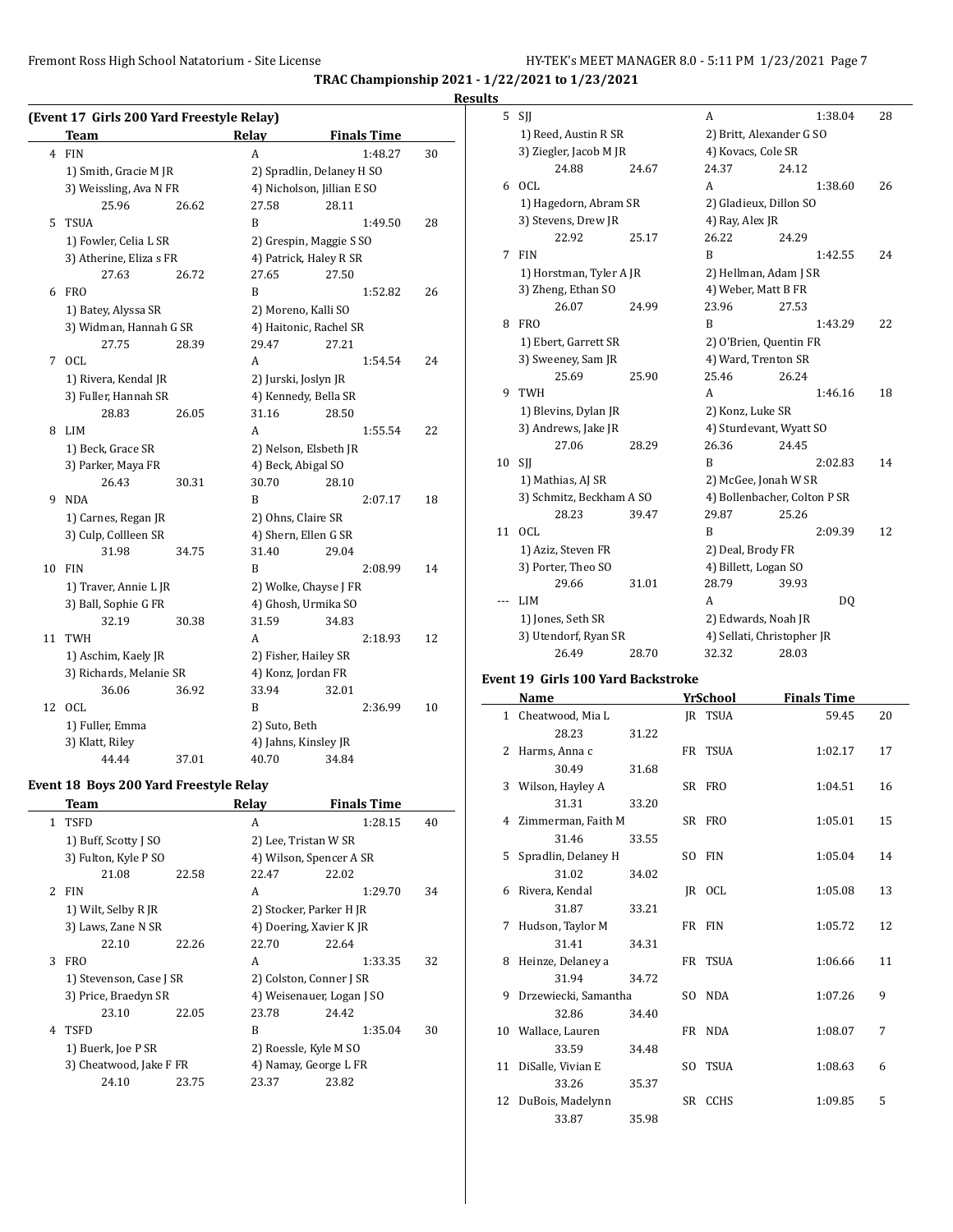14 Marshall, Avery D JR FIN 1:16.47 3

**TRAC Championship 2021 - 1/22/2021 to 1/23/2021**

|  |                                      |       |                 |                    |                | <b>Results</b> |
|--|--------------------------------------|-------|-----------------|--------------------|----------------|----------------|
|  | (Event 19 Girls 100 Yard Backstroke) |       |                 |                    |                | $\mathbf{1}$   |
|  | Name                                 |       | <u>YrSchool</u> | <b>Finals Time</b> |                |                |
|  | 13 Shern, Ellen G                    |       | SR NDA          | 1:12.03            | 4              | $\mathbf{1}$   |
|  | 35.68                                | 36.35 |                 |                    |                |                |
|  | 14 Dabrunz, Virginia                 |       | FR FRO          | 1:12.90            | 3              | Eve            |
|  | 35.96                                | 36.94 |                 |                    |                |                |
|  | 15 Brigadoi, Bridget R               |       | SR FIN          | 1:14.68            | $\overline{2}$ |                |
|  | 35.65                                | 39.03 |                 |                    |                |                |
|  | 16 Nicholson, Jillian E              |       | SO FIN          | 1:16.37            | $\mathbf{1}$   |                |
|  | 36.95                                | 39.42 |                 |                    |                |                |
|  | 17 Emerick, Madeline                 |       | SO LIM          | 1:21.70            |                |                |
|  | 39.83                                | 41.87 |                 |                    |                |                |
|  | 18 Ohns, Claire                      |       | SR NDA          | 1:21.72            |                |                |
|  | 39.87                                | 41.85 |                 |                    |                |                |
|  | 19 Nelson, Elsbeth                   |       | IR LIM          | 1:23.29            |                |                |
|  | 40.90                                | 42.39 |                 |                    |                |                |
|  | 20 Konz, Jordan                      |       | FR TWH          | 1:25.05            |                |                |
|  | 41.18                                | 43.87 |                 |                    |                |                |
|  | 21 Pinkham, Emily                    |       | JR CCHS         | 1:25.89            |                |                |
|  | 42.73                                | 43.16 |                 |                    |                |                |
|  | 22 Porter, Lilly                     |       | IR OCL          | 1:28.47            |                |                |
|  | 41.71                                | 46.76 |                 |                    |                |                |
|  | 23 Lewis, Kalie                      |       | SR OCL          | 1:29.46            |                |                |
|  | 43.57                                | 45.89 |                 |                    |                |                |
|  | 24 Lawrence, Cheyanna                |       | IR LIM          | 1:31.31            |                | 1              |

# **Event 20 Boys 100 Yard Backstroke**

45.02 46.29

45.57 48.13

25 Bresler, Jillian JR TWH 1:33.70

--- Richards, Melanie SR TWH DQ

|    | Name                 |       | <b>YrSchool</b> | <b>Finals Time</b> |                |
|----|----------------------|-------|-----------------|--------------------|----------------|
|    | 1 Buff, Scotty J     |       | SO TSFD         | 49.59              | 20             |
|    | 24.32                | 25.27 |                 |                    |                |
| 2  | Hagedorn, Abram      |       | SR OCL          | 52.72              | 17             |
|    | 25.74                | 26.98 |                 |                    |                |
|    | 3 Stocker, Parker H  |       | IR FIN          | 53.53              | 16             |
|    | 26.21                | 27.32 |                 |                    |                |
|    | 4 Lee, Tristan W     |       | SR TSFD         | 55.97              | 15             |
|    | 26.73                | 29.24 |                 |                    |                |
|    | 5 Williams, Ben P    |       | IR FIN          | 57.22              | 14             |
|    | 27.94                | 29.28 |                 |                    |                |
|    | 6 Carrubba, Carlo *  |       | FR TSFD         | 57.41              | 13             |
|    | 27.99                | 29.42 |                 |                    |                |
| 7  | Reed, Austin R       |       | SR SJJ          | 1:00.10            | 12             |
|    | 29.57                | 30.53 |                 |                    |                |
|    | 8 Lorenz, Mason A    |       | JR TSFD         | 1:00.50            | 11             |
|    | 29.77                | 30.73 |                 |                    |                |
| 9  | Britt, Alexander G   |       | SO SII          | 1:01.01            | 9              |
|    | 30.06                | 30.95 |                 |                    |                |
| 10 | Dymond, Cole J       |       | IR FRO          | 1:01.35            | 7              |
|    | 29.57                | 31.78 |                 |                    |                |
|    | 11 Sturdevant, Wyatt |       | SO TWH          | 1:06.27            | 6              |
|    | 31.69                | 34.58 |                 |                    |                |
|    | 12 Thompson, Jake    |       | SR FRO          | 1:06.52            | 5              |
|    | 33.13                | 33.39 |                 |                    |                |
|    | 13 Beardmore, Evan   |       | FR FRO          | 1:09.95            | $\overline{4}$ |
|    | 33.17                | 36.78 |                 |                    |                |

|                | 36.77                                       | 39.70   |    |                    |                               |    |
|----------------|---------------------------------------------|---------|----|--------------------|-------------------------------|----|
| 15             | Beardmore, Ethan                            |         |    | SR FRO             | 1:17.70                       | 2  |
|                | 36.93                                       | 40.77   |    |                    |                               |    |
|                | <b>Event 21 Girls 100 Yard Breaststroke</b> |         |    |                    |                               |    |
|                |                                             |         |    |                    |                               |    |
| $\mathbf{1}$   | Name                                        |         |    | YrSchool<br>IR FRO | <b>Finals Time</b><br>1:06.20 | 20 |
|                | Gallagher, Maddie C                         |         |    |                    |                               |    |
|                | 31.40                                       | 34.80   |    |                    |                               |    |
| 2              | Staneart, Corinne L                         |         |    | SR TSUA            | 1:08.95                       | 17 |
|                | 32.38                                       | 36.57   |    |                    |                               |    |
| 3              | Chaffee, Paige F                            |         |    | SR NDA             | 1:09.39                       | 16 |
|                | 32.54                                       | 36.85   |    |                    |                               |    |
|                | 4 Zimmerman, Lauren T                       |         |    | SR FRO             | 1:10.81                       | 15 |
|                | 32.64                                       | 38.17   |    |                    |                               |    |
| 5              | Patrick, Haley R                            |         |    | SR TSUA            | 1:14.77                       | 14 |
|                | 35.44                                       | 39.33   |    | FR NDA             | 1:16.16                       |    |
| 6              | Baccus, Kaelah                              |         |    |                    |                               | 13 |
| 7              | 35.33                                       | 40.83   |    |                    |                               | 12 |
|                | Paskiet, Sophie e                           |         |    | SO TSUA            | 1:17.93                       |    |
| 8              | 36.53                                       | 41.40   |    | SR FIN             | 1:18.93                       | 11 |
|                | Black, Paige M                              |         |    |                    |                               |    |
| 9              | 36.34<br>Boyd, Parker J                     | 42.59   |    | JR NDA             | 1:19.61                       | 9  |
|                | 37.55                                       |         |    |                    |                               |    |
| 10             | Schwartz, Lily D                            | 42.06   | IR | <b>TSUA</b>        | 1:20.03                       | 7  |
|                | 37.22                                       | 42.81   |    |                    |                               |    |
| 11             | Carnes, Regan                               |         |    | JR NDA             | 1:23.42                       | 6  |
|                | 40.38                                       | 43.04   |    |                    |                               |    |
|                | 12 Widman, Hannah G                         |         |    | SR FRO             | 1:23.97                       | 5  |
|                | 39.57                                       | 44.40   |    |                    |                               |    |
| 13             | Traver, Annie L                             |         |    | IR FIN             | 1:28.84                       | 4  |
|                | 42.74                                       | 46.10   |    |                    |                               |    |
| 14             | Parker, Maya                                |         |    | FR LIM             | 1:30.21                       | 3  |
|                | 42.27                                       | 47.94   |    |                    |                               |    |
| 15             | Miller, Sydney C                            |         |    | SR FIN             | 1:31.15                       | 2  |
|                | 42.56                                       | 48.59   |    |                    |                               |    |
| 16             | Fuller, Hannah                              |         |    | SR OCL             | 1:41.32                       | 1  |
|                | 46.99                                       | 54.33   |    |                    |                               |    |
| 17             | Deal, Carlee                                |         |    | SR OCL             | 1:44.99                       |    |
|                | 49.10                                       | 55.89   |    |                    |                               |    |
| 18             | Ghosh, Urmika                               |         |    | SO FIN             | 1:47.39                       |    |
|                | 50.48                                       | 56.91   |    |                    |                               |    |
| 19             | Aschim, Kaely                               |         |    | JR TWH             | 1:47.94                       |    |
|                | 50.88                                       | 57.06   |    |                    |                               |    |
| $\overline{a}$ | Banaszak, Avery                             |         |    | FR CCHS            | DQ                            |    |
|                | 57.22                                       | 1:05.08 |    |                    |                               |    |
|                |                                             |         |    |                    |                               |    |

# **Event 22 Boys 100 Yard Breaststroke**

 $\frac{1}{2}$ 

|              | Name               |       | YrSchool | <b>Finals Time</b> |    |
|--------------|--------------------|-------|----------|--------------------|----|
| 1            | Van Cott, Jack R   |       | SR SII   | 58.52              | 20 |
|              | 27.53              | 30.99 |          |                    |    |
| $\mathbf{Z}$ | Stevenson, Case J  |       | SR FRO   | 1:01.10            | 17 |
|              | 28.48              | 32.62 |          |                    |    |
| 3            | Van Cott, Joshua T |       | SO SII   | 1:02.80            | 16 |
|              | 29.87              | 32.93 |          |                    |    |
|              | Lee, Hansen w      |       | TSFD     | 1:05.81            | 15 |
|              | 30.30              | 35.51 |          |                    |    |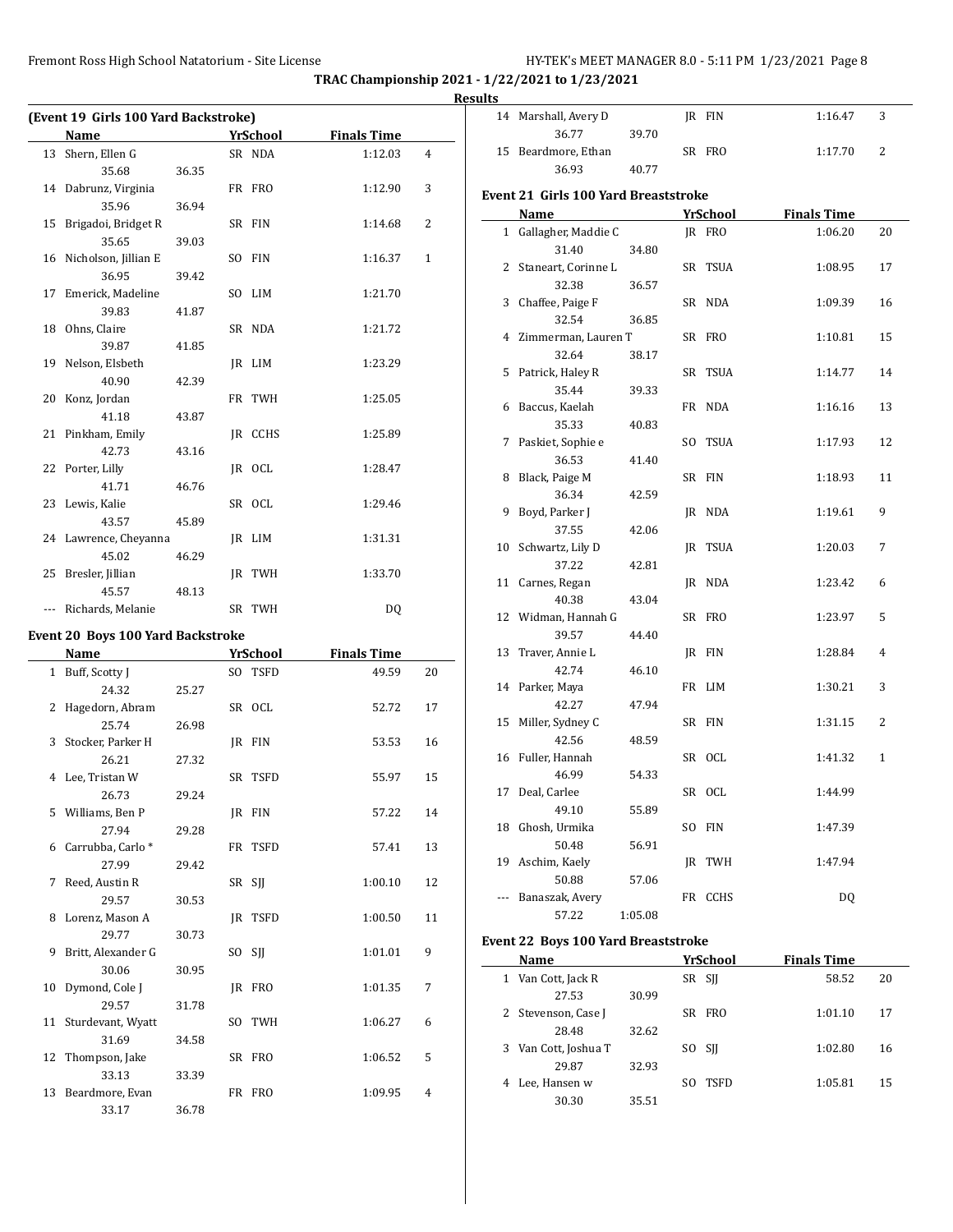**TRAC Championship 2021 - 1/22/2021 to 1/23/2021**

|                                       |       |          |                    |                | <b>Results</b> |
|---------------------------------------|-------|----------|--------------------|----------------|----------------|
| (Event 22 Boys 100 Yard Breaststroke) |       |          |                    |                |                |
| Name                                  |       | YrSchool | <b>Finals Time</b> |                |                |
| 5 Cheatwood, Jake F                   |       | FR TSFD  | 1:07.78            | 14             |                |
| 31.42                                 | 36.36 |          |                    |                |                |
| 6 Burke, Gavin R                      |       | SR TSFD  | 1:08.03            | 13             |                |
| 32.32                                 | 35.71 |          |                    |                |                |
| 7 Quisno, AJ J                        |       | SO TSFD  | 1:08.69            | 12             |                |
| 32.88                                 | 35.81 |          |                    |                |                |
| 8 Vasiloff, Joe A                     |       | IR FIN   | 1:09.45            | 11             |                |
| 32.94                                 | 36.51 |          |                    |                |                |
| 9 Harkness, Trent                     |       | SO FRO   | 1:09.74            | 9              |                |
| 32.45                                 | 37.29 |          |                    |                |                |
| 10 Ray, Alex                          |       | IR OCL   | 1:09.82            | 7              |                |
| 33.60                                 | 36.22 |          |                    |                |                |
| 11 Jones, Seth                        |       | SR LIM   | 1:10.42            | 6              |                |
| 32.49                                 | 37.93 |          |                    |                |                |
| 12 Gladieux, Dillon                   |       | SO OCL   | 1:13.27            | 5              |                |
| 34.00                                 | 39.27 |          |                    |                |                |
| 13 O'Brien, Quentin                   |       | FR FRO   | 1:15.65            | 4              |                |
| 35.97                                 | 39.68 |          |                    |                |                |
| 14 Ward, Trenton                      |       | SR FRO   | 1:16.25            | 3              |                |
| 34.96                                 | 41.29 |          |                    |                |                |
| 15 Zheng, Ethan                       |       | SO FIN   | 1:16.34            | $\overline{2}$ |                |
| 34.42                                 | 41.92 |          |                    |                |                |
| 16 Bollenbacher, Colton P             |       | SR SJJ   | 1:19.71            | $\mathbf{1}$   |                |
| 35.54                                 | 44.17 |          |                    |                | $\mathbf{1}$   |
| 17 Lloyd, Nick M                      |       | JR FIN   | 1:22.67            |                |                |
| 38.57                                 | 44.10 |          |                    |                |                |
| 18 Strudevant, Beau                   |       | FR TWH   | 1:26.07            |                |                |
| 40.07                                 | 46.00 |          |                    |                |                |
| 19 Porter, Theo                       |       | SO OCL   | 1:50.92            |                | $\mathbf{1}$   |
| 53.04                                 | 57.88 |          |                    |                |                |

# **Event 23 Girls 400 Yard Freestyle Relay**

|                | Team                                             |                     | Relay                  | <b>Finals Time</b>        |    |  |
|----------------|--------------------------------------------------|---------------------|------------------------|---------------------------|----|--|
| $\mathbf{1}$   | <b>TSUA</b>                                      |                     | A                      | 3:43.90                   | 40 |  |
|                |                                                  | 1) Harms, Anna c FR |                        | 2) Gilley, Lexi L JR      |    |  |
|                | 3) Heinze, Delaney a FR                          |                     |                        | 4) Cheatwood, Mia L JR    |    |  |
|                | 27.09                                            | 55.81               | 15.31                  | 55.43                     |    |  |
|                | 27.67                                            | 58.59               | 25.70                  | 54.07                     |    |  |
| $\overline{2}$ | <b>NDA</b>                                       |                     | A                      | 3:52.74                   | 34 |  |
|                | 1) Szymanski, Kaylee SO                          |                     |                        | 2) Barkhimer, Victoria JR |    |  |
|                | 3) Chaffee, Paige F SR                           |                     |                        | 4) Wallace, Lauren FR     |    |  |
|                | 27.14                                            | 55.84               | 28.03                  | 59.19                     |    |  |
|                | 28.48                                            | 59.54               | 27.31                  | 58.17                     |    |  |
| 3              | <b>FRO</b>                                       |                     | A                      | 3:54.46                   | 32 |  |
|                | 1) Wilson, Hayley A SR                           |                     | 2) Haitonic, Rachel SR |                           |    |  |
|                | 3) Zimmerman, Lauren T SR                        |                     |                        | 4) Taylor, Allison L JR   |    |  |
|                | 27.22                                            | 57.22               | 27.80                  | 58.94                     |    |  |
|                | 28.25                                            | 1:00.22             | 27.40                  | 58.08                     |    |  |
| 4              | <b>TSUA</b>                                      |                     | R                      | 3:55.66                   | 30 |  |
|                | 1) Fowler, Celia L SR<br>3) Heinze, Caitlin R SR |                     |                        | 2) Desmond, Michaela a JR |    |  |
|                |                                                  |                     |                        | 4) Atherine, Eliza s FR   |    |  |
|                | 28.75                                            | 1:00.49             | 27.02                  | 57.88                     |    |  |
|                | 27.87                                            | 58.52               | 27.80                  | 58.77                     |    |  |
|                |                                                  |                     |                        |                           |    |  |

| 5  | <b>FIN</b>                                          |         | A               | 3:58.90                   | 28 |
|----|-----------------------------------------------------|---------|-----------------|---------------------------|----|
|    | 1) Smith, Gracie M JR                               |         |                 | 2) Spradlin, Delaney H SO |    |
|    | 3) Hudson, Taylor M FR                              |         |                 | 4) Weissling, Ava N FR    |    |
|    | 27.53                                               | 57.76   | 27.54           | 59.34                     |    |
|    | 29.10                                               | 1:01.97 | 28.45           | 59.83                     |    |
| 6  | <b>NDA</b>                                          |         | B               | 4:07.50                   | 26 |
|    | 1) Drzewiecki, Samantha SO                          |         |                 | 2) Mossing, Maggie A SO   |    |
|    | 3) Boyd, Parker J JR                                |         |                 | 4) Baccus, Kaelah FR      |    |
|    | 30.23                                               | 1:02.16 | 29.43           | 1:01.77                   |    |
|    | 31.18                                               | 1:04.12 | 27.49           | 59.45                     |    |
| 7  | <b>FRO</b>                                          |         | B               | 4:16.80                   | 24 |
|    | 1) Evans, Megan FR                                  |         |                 | 2) Batey, Alyssa SR       |    |
|    | 3) Dabrunz, Virginia FR                             |         |                 | 4) Widman, Hannah G SR    |    |
|    | 28.77                                               | 1:00.45 | 29.71           | 1:03.41                   |    |
|    | 31.42                                               | 1:06.14 | 31.37           | 1:06.80                   |    |
| 8  | <b>FIN</b>                                          |         | B               | 4:26.55                   | 22 |
|    | 1) Brigadoi, Bridget R SR<br>3) Smith, Ceilidh D JR |         |                 | 2) Black, Paige M SR      |    |
|    |                                                     |         |                 | 4) Miller, Sydney C SR    |    |
|    | 31.74                                               | 1:06.55 | 30.62           | 1:06.49                   |    |
|    | 29.04                                               | 1:01.43 | 34.60           | 1:12.08                   |    |
| 9  | <b>CCHS</b>                                         |         | A               | 4:54.62                   | 18 |
|    | 1) Pinkham, Emily JR                                |         |                 | 2) Cromly, Clare JR       |    |
|    | 3) Sensenstein, Gabrielle JR                        |         |                 | 4) DuBois, Madelynn SR    |    |
|    | 35.52                                               | 1:14.60 | 37.00           | 1:18.17                   |    |
|    | 35.16                                               | 1:17.50 | 30.66           | 1:04.35                   |    |
| 10 | OCL.                                                |         | A               | 4:56.19                   | 14 |
|    | 1) Horsley, Carmen JR                               |         |                 | 2) Casey, Bekah SO        |    |
|    | 3) Lewis, Kalie SR                                  |         |                 | 4) Roberts, Lydia FR      |    |
|    | 35.39                                               | 1:16.92 | 34.16           | 1:11.33                   |    |
|    | 34.35                                               | 1:13.08 | 35.95           | 1:14.86                   |    |
| 11 | OCL.                                                |         | B               | 6:09.20                   | 12 |
|    | 1) Porter, Lilly JR                                 |         | 2) Klatt, Riley |                           |    |
|    | 3) Suto, Beth                                       |         | 4) Fuller, Emma |                           |    |
|    | 42.00                                               | 1:28.48 | 45.58           | 1:34.37                   |    |
|    | 42.84                                               | 1:28.47 | 15.91           | 1:37.88                   |    |

### **Event 24 Boys 400 Yard Freestyle Relay**

 $\overline{\phantom{0}}$ 

|                | Team                      |       | Relay                    | <b>Finals Time</b> |    |
|----------------|---------------------------|-------|--------------------------|--------------------|----|
| 1.             | <b>TSFD</b>               |       | A                        | 3:14.20            | 40 |
|                | 1) Wilson, Spencer A SR   |       | 2) Burnard, John E SR    |                    |    |
|                | 3) Fulton, Kyle P SO      |       | 4) Buff, Scotty J SO     |                    |    |
|                | 23.56                     | 48.83 | 23.64                    | 49.49              |    |
|                | 23.09                     | 49.32 | 22.10                    | 46.56              |    |
| $\overline{2}$ | <b>FIN</b>                |       | A                        | 3:21.55            | 34 |
|                | 1) Wilt, Selby R JR       |       | 2) Stocker, Parker H JR  |                    |    |
|                | 3) Laws, Zane N SR        |       | 4) Doering, Xavier K JR  |                    |    |
|                | 23.77                     | 50.60 | 23.55                    | 49.28              |    |
|                | 23.68                     | 50.56 | 24.12                    | 51.11              |    |
| 3              | <b>FRO</b>                |       | A                        | 3:26.35            | 32 |
|                | 1) Colston, Conner J SR   |       | 2) Price, Braedyn SR     |                    |    |
|                | 3) Weisenauer, Logan J SO |       | 4) Stevenson, Case J SR  |                    |    |
|                | 23.33                     | 48.58 | 24.83                    | 52.59              |    |
|                | 25.14                     | 53.75 | 24.01                    | 51.43              |    |
| 4              | SJJ                       |       | A                        | 3:27.54            | 30 |
|                | 1) Brookens, Jaden L SR   |       | 2) Ziegler, Jacob M JR   |                    |    |
|                | 3) Van Cott, Jack R SR    |       | 4) Van Cott, Joshua T SO |                    |    |
|                | 24.78                     | 51.82 | 25.08                    | 53.45              |    |
|                | 24.32                     | 51.66 | 24.13                    | 50.61              |    |